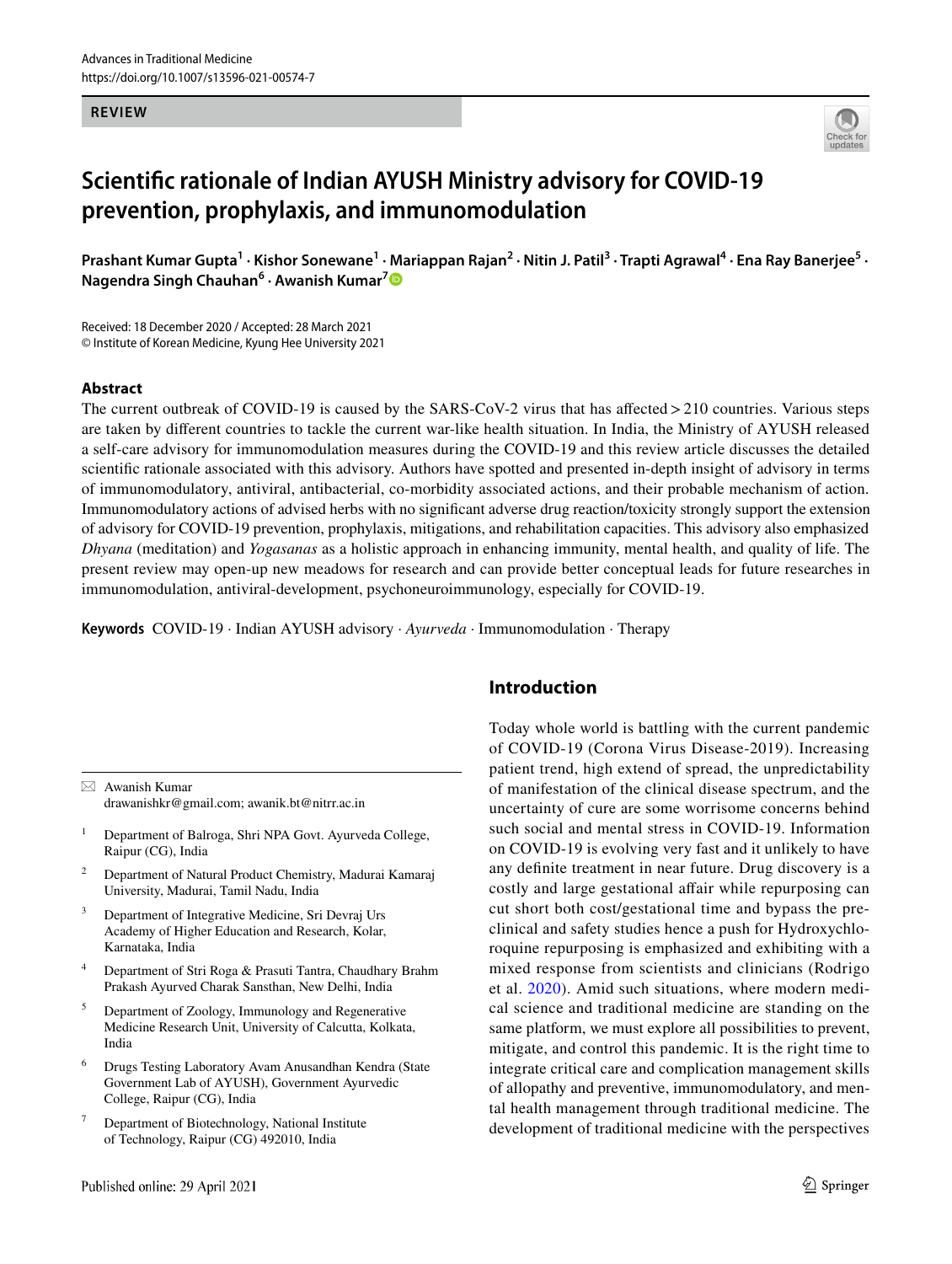of safety, efficacy, and quality would help not only to preserve the traditional heritage but also to rationalize the use of herbal medicine in human healthcare (Mukharjee et al. [2017](#page-23-0)). Integration of traditional Chinese medicine and modern medicine had formed the dominant treatment strategy in all COVID-19 affected areas across China (Jia and Yunfei [2020\)](#page-23-1). Following a rich heritage of traditional medicine, the Indian AYUSH (Ayurveda, *Yoga, Unani, Sidha,* and Homeopathy) ministry has released an advisory for preventive health and immunity-boosting measures for self-care during the COVID-19 crisis (https://ayush.gov. [in](https://ayush.gov.in)). It underscores the concept of "Prevention is better than cure".

The author has screened the capacity of AYUSH-advisory in the prevention, prophylaxis, mitigations, and rehabilitation of COVID-19 cases. Advisory broadly divided into 3 categories i.e. general measures, immunity promotive measures, and the Ayurveda procedures to follow. General measures of advisory advocate drinking warm water throughout the day in COVID-19 outbreak and practice of *Yogasana, Pranayaam,* and *Dhayana* (meditation) for 30 min daily (https://ayush.gov.in). According to Ayurveda, drinking hot water helps in digesting *Aama* (a proinflammatory marker of impaired metabolism) followed by *Samprapti Vighatan* (break of disease cascade). It is advocated in *Naveen Jwara* (fever) (Vaidya and Trikamji [2004\)](#page-24-1). It is a good natural remedy to treat nasal congestion. A clinical study done in 15 healthy subjects, the nasal mucus velocity was measured before and at 5 and 30 min after drinking hot water increased from 6.2 to 8.4 mm/ min five minutes after administration in patients drinking hot water by sip, again value returned to their baseline at 30 min. The above study concludes increased nasal mucus velocity might be helpful in the management of upper respiratory tract infections (Saketkhoo et al. [1978](#page-24-2)).

On the line of advisory, the author emphasized how *Yoga, Dhyana,* and *Pranayaam* practices can be helpful in fighting psychoneuroimmuno perturbation during COVID-19. Among general measures, *Yoga* therapy is a form of mind–body medicine that integrates an individual's physical, psychological, social, and spiritual components to enhance health, with a primary focus on stress and related illnesses (Atkinson and Permuth-Levine [2009](#page-22-0)). Yoga therapy comprises yogic physical postures (*Asanas*), *Yogic* breathing techniques (*Pranayama*), meditation (*Dhyana*)/ Mindfulness, *Yogic* cleansing techniques (*Kriya*), *Yogic* gestures (*Mudras*), and locks (*Bandhas)* (Sengupta [2012](#page-24-3)). Evidence suggests *Yoga* as a therapeutic tool in alleviating fear, depression, anxiety, negative thinking, and enhance the quality of sleep (Cabral et al. [2011](#page-22-1)). With mounting scientific literature/research in the field of *Yoga,* it is regarded as a form of Complementary and Alternative Medicine (CAM) by National Centre for Complementary and Integrative Health (NCCIH), USA.

Spices like *Curcumin longa Linn. (Haldi)*, *Cuminum cyminum Linn. (Jeera)*, *Coriandrum sativum Linn. (Dhaanyaka*), and *Allium sativum Linn. (Lahsun)* are recommended for cooking. Herbal medicines like *Ocimum sanctum Linn.* (*Tulsi*), *Piper nigrum Linn.* (*Maricha*), Dry *Zingiber officinale Roscoe* (*Shunthi*), *Cinnamomum* species (*Tvaka*), Dry *Vitis vinifera Linn.* (*Munnaka,* Raisin, dried grapes) are recommended to make herbal tea/decoction and consume twice daily. *Chyawanprasha* (Herbo-mineral ayurvedic preparation) 10 g daily in the morning is also advised (https://ayush. [gov. in\)](https://ayush.gov.in)*.* Herbal drug screening revealed the presence of phytoconstituents such as polyphenol, terpenoid, flavonoid, curcumin, anthocyanin, proteins like lectins or agglutinins, piperine, vitamin C, gingerols, anthraquinone, and so on. These phytochemicals showed wide pharmacological actions but here we are documenting immunomodulatory, antiviral, and antibacterial actions, co-morbidity preventive action, and their probable mechanism of action.

The third section *i.e.* Ayurvedic procedures advocates oil pulling therapy (*Kawala*) by sesame or coconut oil for 2–3 min followed by the warm water rinse, nasal application (*Pratimarsh Nasya*) of sesame oil or coconut oil or *ghee in morning and evening.* Daily steam inhalation with *Mentha arvensis Linn.* (*Pudina)* or *Trachyspermum ammi Linn.* (*Ajwain*), and *Syzigium aromaticum Linn.* (*lavang*) powder with honey orally is advised for ailment like sore throat or cough (ayush.gov.in). Recently, Indian states like Kerala, Delhi, Gujarat, Goa, and so on, allowed to treat COVID-19 confirm cases through dedicated Ayurveda/integrative approach using Ayurveda and modern medicine through projects like *ʻSukhayusham̕*, *ʻSwasthyam̕*, and *ʻAyurRaksha̕* clinics. The herbal medicines and Ayurveda procedures mentioned in the advisory are being used for the purpose of immunomodulation, antimicrobial, and stress management in various traditional medicine the system of the world since ancient period (Table [1\)](#page-2-0). In the next section, AYUSH recommended herbs, their present antimicrobial, immunomodulatory, and antiviral actions are discussed in detail and how these medicines and procedures are vindicated in retaliation of COVID-19.

# **Immunomodulatory and antimicrobial actions of herbs advised by Indian Ayush Ministry**

The current advisory supports the scientific background of Ayurvedic plants and their phytochemicals support the immune system and have antimicrobial action (Fig. [1a](#page-10-0),b). Apart from that, we have also discussed the detailed role of advised herbs because each phytochemical influences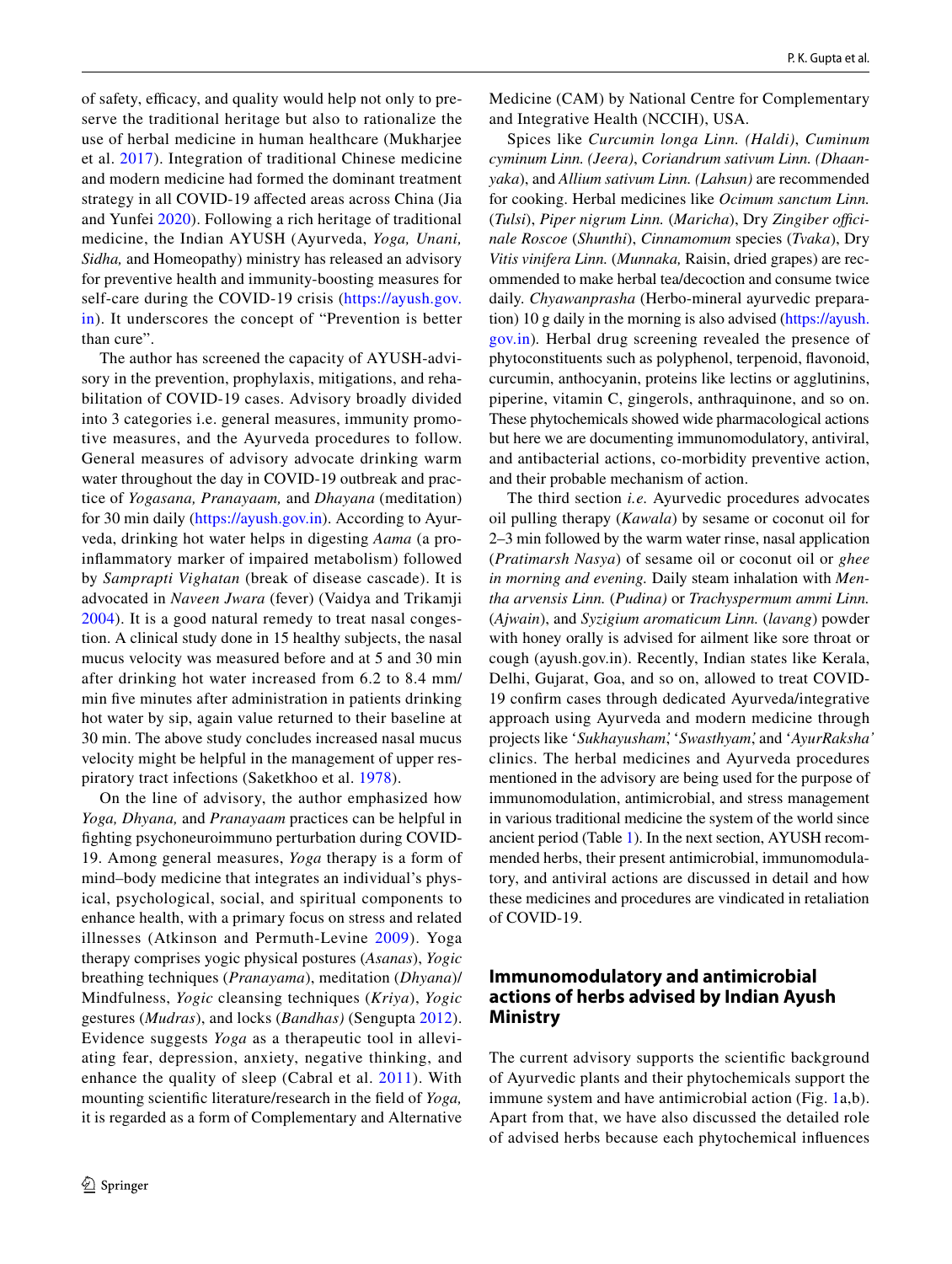<span id="page-2-0"></span>

|                                                                   |                                                                                                                                                                        | Table 1 Immunomodulatory actions and traditional uses of herbal drugs as per Indian AYUSH guidelines |                                                                                                                                                             |                                                                                                                                                                                                                                                                   |                         |
|-------------------------------------------------------------------|------------------------------------------------------------------------------------------------------------------------------------------------------------------------|------------------------------------------------------------------------------------------------------|-------------------------------------------------------------------------------------------------------------------------------------------------------------|-------------------------------------------------------------------------------------------------------------------------------------------------------------------------------------------------------------------------------------------------------------------|-------------------------|
| Herb name                                                         | Traditional uses                                                                                                                                                       | Study/study model                                                                                    | Preparation (dose)                                                                                                                                          | Results                                                                                                                                                                                                                                                           | References              |
| Rasona (Allium sativum)                                           | stamina during the earliest<br>Oil as an antimicrobial in<br>Ayurveda. (3) In Turkish<br>Olympics in Greece. (2)<br>Athletes for increasing                            | In vivo study, BALB/c mice                                                                           | Aged garlic extract (AGE)<br>(10 µJ/kg/day/I.p. route)                                                                                                      | cytokine production through<br>IL-4. Reduced lymphocytes<br>raised levels of IFN-y and<br>Protective Altering of<br>in the spleen                                                                                                                                 | Larypoor et al. (2013)  |
|                                                                   | ment, cardio-protective and<br>traditional medicine cloves<br>immuno-tonic, anthelmin-<br>thic, ringworm manage-<br>and bulb of garlic as an                           | In vitro study, tumor cells,<br>S180 sarcoma cell line                                               | DATS lower concentrations<br>Diallyl trisulfide (DATS)<br>higher concentration<br>dose $(3-12.5 \text{ }\mu\text{g/mL})$<br>$dose(50 \mu g/ml)$             | T cell proliferation inhibition<br>Augmented the proliferation<br>of T cells to Con A                                                                                                                                                                             | Feng et al. (1994)      |
|                                                                   | rheumatism                                                                                                                                                             | <b>Broiler</b> chicks<br>In vivo study,                                                              | at concentrations of 10-15%<br>plementation (garlic extract<br>and ginger extract at a con-<br>Garlic or ginger dietary sup-<br>centration of 15 g/kg diet) | modulated via phagocytosis<br>augmentation, bactericidal<br>the $\text{II}$ -1 $\beta$ , $\text{II}$ -6, and IFN- $\gamma$<br>activity enhancement, and<br>reduction with triggering<br>nitric oxide production<br>Innate immune response<br>cytokines expression | Elmowalid et al. (2019) |
| Jiraka (Cuminum cyminum/<br>Nigella sativa)                       | Hoarseness, jaundice, leprosy,<br>chopulmonary disorders,<br>chronic diarrhoea, bron-                                                                                  | Cyclosporine-A immune-sup-<br>pressed Swiss albino mice                                              | powder (25, 50, 100 and<br>Cuminum cyminum seed<br>$200$ mg/kg)                                                                                             | CD4 and CD8, and Th1 pre-<br>A dose-dependent increase in<br>dominant immune response                                                                                                                                                                             | Chauhan et al. (2010)   |
|                                                                   | and as a cough remedy. (2)<br>Bloody diarrhea, inflamed<br>eczema, and headache in<br>Indonesia. (3) In Unani                                                          | Ovalbumin-induced allergic<br>diarrhea in BALB/c mice                                                | (intragastric gavage once a<br>extract and thymoquinone<br>Nigella sativa seed hexanic<br>day for 4 days)                                                   | Improved symptoms and<br>immune parameters                                                                                                                                                                                                                        | Duncker et al. (2012)   |
|                                                                   | Used to treat pneumonia in<br>for the treatment of ulcers,<br>boils, stye, and cough. (4)<br>system of medicine, used                                                  | <b>BALB</b> /c mice                                                                                  | N. sativa (sublethal dose-<br>20 mg/dose/animal/I.p.)<br>Methanolic extract of                                                                              | spleen weight, and enhanced<br>Protective increase in total<br>splenocyte proliferation<br>WBC count, increased                                                                                                                                                   | Ghonime et al. (2011)   |
|                                                                   | piratory disorders in Iranian<br>Russia. (5) gastrointestinal,<br>gynecological, and res-<br>traditional medicine                                                      | lenged long Evan rat model<br>Typhoid vaccination chal-                                              | N. sativa seed oil                                                                                                                                          | cytes and neutrophil counts<br>tion with decreased spleno-<br>Decreased antibody produc-                                                                                                                                                                          | Ahmad et al. (2013)     |
|                                                                   |                                                                                                                                                                        | Pigeons (Columbalivia)                                                                               | Co-administration of N. sativa<br>$(2.5\%)$ with oxytetracycline<br>$\left( \text{OXT}\right)$ (0.05 g/kg of feed)                                          | Blocks the inhibitory effects<br>on TLC and lymphocyte<br>counts                                                                                                                                                                                                  | Al-Ankari (2005)        |
| Dhaanyaka (Coriandrum sati- (1) Juice of fresh leaves used<br>vum | decoction of leaves used in<br>of fever and diarrhea. (3) A<br>are used for the treatment<br>and stomatitis. (2) Seeds<br>as a gargle in sore throat<br>conjunctivitis | Broiler chicks (Ross 308)                                                                            | Seed extract (750, 1000 ppm)<br>in drinking water+control<br>diet without coriander                                                                         | IgG antibody against sheep<br>red blood cells improved,<br>IgM was higher in fed<br>animals                                                                                                                                                                       | Hesam et al. (2014)     |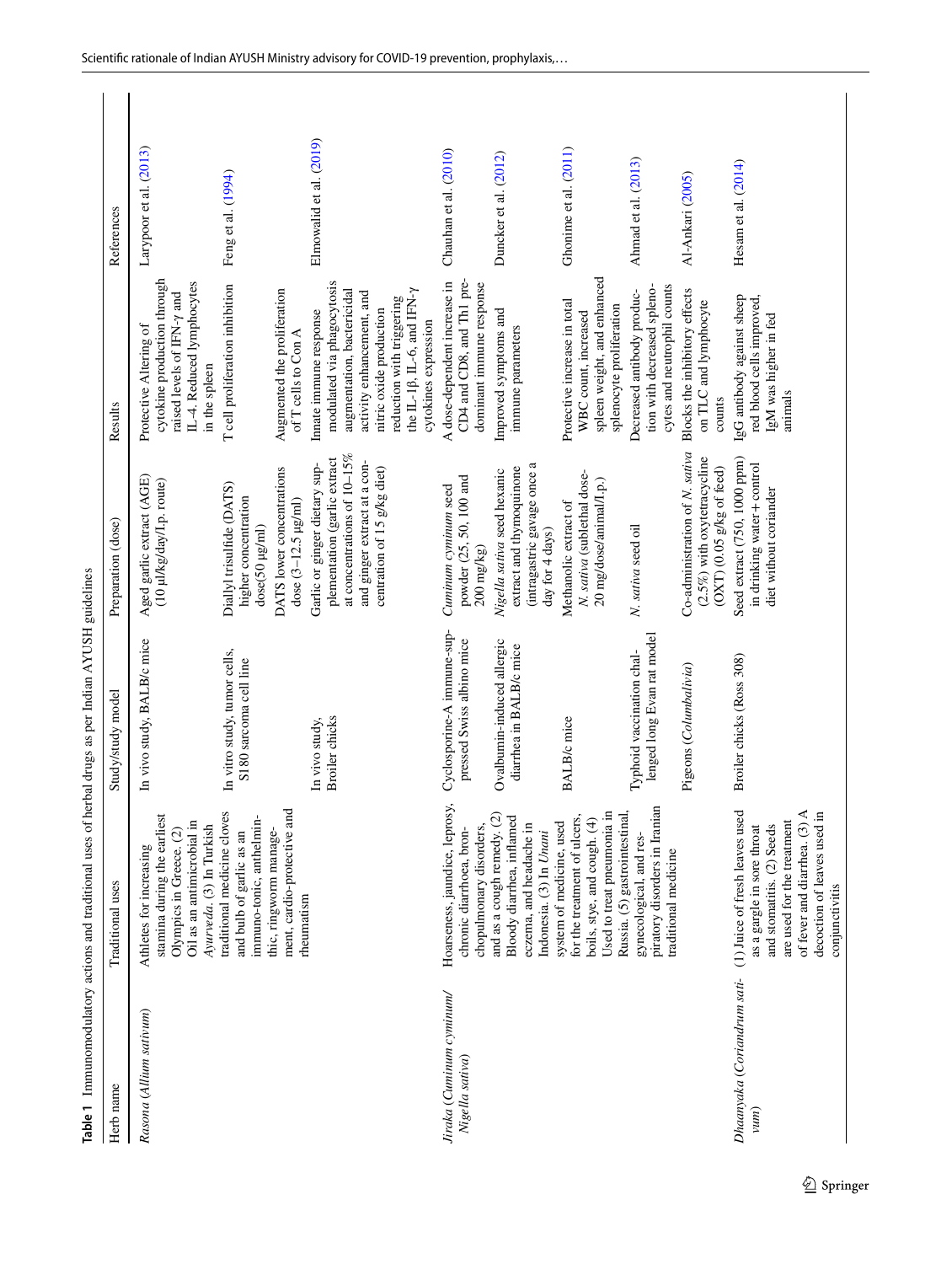| Mediratta et al. (2002)<br>Flores et al. (2008)<br>Jeba et al. (2011)<br>Anxiolytic and antidepressant-<br>lymphoproliferation up to 83%<br>enzyme contents of the milk<br>imurium engulfed peritoneal<br>Potentiate delayed-type hyper-<br>like effect mediated through<br>protein, stimulated antibody<br>adhesion $(p<0.01)$ to nylon<br>index. Enhanced lysosomal<br>and primary and secondary<br>Increased number of S. typh-<br>humoral and cell-mediated<br>hemagglutination antibody<br>production of WBC, RBC,<br>fibers, phagocytic activity,<br>An elevated level of TNF-a,<br>IFN- $\gamma$ , and IL-2 cytokines<br>antibody titer production,<br>Lymphoproliferation up to<br>polymorphonuclear cells<br>Inhibited bacterial growth<br>by increased phagocytic<br>neurotransmitter system<br>activity and phagocytic<br>central monoaminergic<br>percentage neutrophil<br>production, enhanced<br>Modulates GABAergic<br>Increased level of total<br>Increase in circulating<br>sensitivity reaction<br>immune response<br>Decreased SGPT<br>titer $(p<0.01)$<br>macrophages<br>in serum<br>and Hb<br>$80\%$<br>intramammary route/OD for<br>leaves (400 mg/kg/day/P.o.)<br>sanctum leaf (100 mg/teat/<br>Aqueous extract of Ocimum<br>Aqueous extract of O. sanc-<br>Aqueous extract of O. sanc-<br>tum leaf (100, 200 mg/kg/<br>O.basilicum (250 µg/ml)<br>O.basilicum (250 µg/ml)<br>extracts of O. basilicum<br>Ocinums anctum seed oil<br>tum leaves (250 mg/kg)<br>Ethanolic and aqueous<br>sanctum (100 mg/kg)<br>day/P.o. for 45 days)<br>Aqueous extract of O.<br>Methanolic extract of<br>Aqueous extract of<br>$(3 \text{ mJ/kg/Lp.})$<br>7 days)<br>Male Wistar rats, male Swiss<br>sub-clinical mastitis (SCM)<br>with LD50 dose of S. typh-<br>tion from Sprauge-Dawley<br>In vitro study, Cell prepara-<br>male rat and suspended in<br>depression model of male<br>60 crossbred lactating cow<br>Stress-induced anxiety and<br>Wistar albino rats infected<br>albino mice, and guinea<br>RPMI 1640 medium<br>imurium infection<br>Swiss albino mice<br>Wistar albino rats<br>albino rats<br>pigs<br>fresh Tulsi leaves with black<br>prophylaxis against malaria,<br>(1) A decoction of leaves is<br>a remedy for cold. (2) As<br>pepper in the morning<br>Ocimum basilicum, Oci-<br>Tulsi (Ocimum sanctum,<br>mum americanum | Table 1 (continued) | Traditional uses |                   |                    |         |                           |
|------------------------------------------------------------------------------------------------------------------------------------------------------------------------------------------------------------------------------------------------------------------------------------------------------------------------------------------------------------------------------------------------------------------------------------------------------------------------------------------------------------------------------------------------------------------------------------------------------------------------------------------------------------------------------------------------------------------------------------------------------------------------------------------------------------------------------------------------------------------------------------------------------------------------------------------------------------------------------------------------------------------------------------------------------------------------------------------------------------------------------------------------------------------------------------------------------------------------------------------------------------------------------------------------------------------------------------------------------------------------------------------------------------------------------------------------------------------------------------------------------------------------------------------------------------------------------------------------------------------------------------------------------------------------------------------------------------------------------------------------------------------------------------------------------------------------------------------------------------------------------------------------------------------------------------------------------------------------------------------------------------------------------------------------------------------------------------------------------------------------------------------------------------------------------------------------------------------------------------------------------------------------------------------------------------------------------------------------------------|---------------------|------------------|-------------------|--------------------|---------|---------------------------|
|                                                                                                                                                                                                                                                                                                                                                                                                                                                                                                                                                                                                                                                                                                                                                                                                                                                                                                                                                                                                                                                                                                                                                                                                                                                                                                                                                                                                                                                                                                                                                                                                                                                                                                                                                                                                                                                                                                                                                                                                                                                                                                                                                                                                                                                                                                                                                            | Herb name           |                  | Study/study model | Preparation (dose) | Results | References                |
|                                                                                                                                                                                                                                                                                                                                                                                                                                                                                                                                                                                                                                                                                                                                                                                                                                                                                                                                                                                                                                                                                                                                                                                                                                                                                                                                                                                                                                                                                                                                                                                                                                                                                                                                                                                                                                                                                                                                                                                                                                                                                                                                                                                                                                                                                                                                                            |                     |                  |                   |                    |         |                           |
|                                                                                                                                                                                                                                                                                                                                                                                                                                                                                                                                                                                                                                                                                                                                                                                                                                                                                                                                                                                                                                                                                                                                                                                                                                                                                                                                                                                                                                                                                                                                                                                                                                                                                                                                                                                                                                                                                                                                                                                                                                                                                                                                                                                                                                                                                                                                                            |                     |                  |                   |                    |         |                           |
|                                                                                                                                                                                                                                                                                                                                                                                                                                                                                                                                                                                                                                                                                                                                                                                                                                                                                                                                                                                                                                                                                                                                                                                                                                                                                                                                                                                                                                                                                                                                                                                                                                                                                                                                                                                                                                                                                                                                                                                                                                                                                                                                                                                                                                                                                                                                                            |                     |                  |                   |                    |         | Mukharjee et al. (2005)   |
|                                                                                                                                                                                                                                                                                                                                                                                                                                                                                                                                                                                                                                                                                                                                                                                                                                                                                                                                                                                                                                                                                                                                                                                                                                                                                                                                                                                                                                                                                                                                                                                                                                                                                                                                                                                                                                                                                                                                                                                                                                                                                                                                                                                                                                                                                                                                                            |                     |                  |                   |                    |         |                           |
|                                                                                                                                                                                                                                                                                                                                                                                                                                                                                                                                                                                                                                                                                                                                                                                                                                                                                                                                                                                                                                                                                                                                                                                                                                                                                                                                                                                                                                                                                                                                                                                                                                                                                                                                                                                                                                                                                                                                                                                                                                                                                                                                                                                                                                                                                                                                                            |                     |                  |                   |                    |         | Neelam and Nilofer (2010) |
|                                                                                                                                                                                                                                                                                                                                                                                                                                                                                                                                                                                                                                                                                                                                                                                                                                                                                                                                                                                                                                                                                                                                                                                                                                                                                                                                                                                                                                                                                                                                                                                                                                                                                                                                                                                                                                                                                                                                                                                                                                                                                                                                                                                                                                                                                                                                                            |                     |                  |                   |                    |         |                           |
|                                                                                                                                                                                                                                                                                                                                                                                                                                                                                                                                                                                                                                                                                                                                                                                                                                                                                                                                                                                                                                                                                                                                                                                                                                                                                                                                                                                                                                                                                                                                                                                                                                                                                                                                                                                                                                                                                                                                                                                                                                                                                                                                                                                                                                                                                                                                                            |                     |                  |                   |                    |         | Tabassum et al. (2010)    |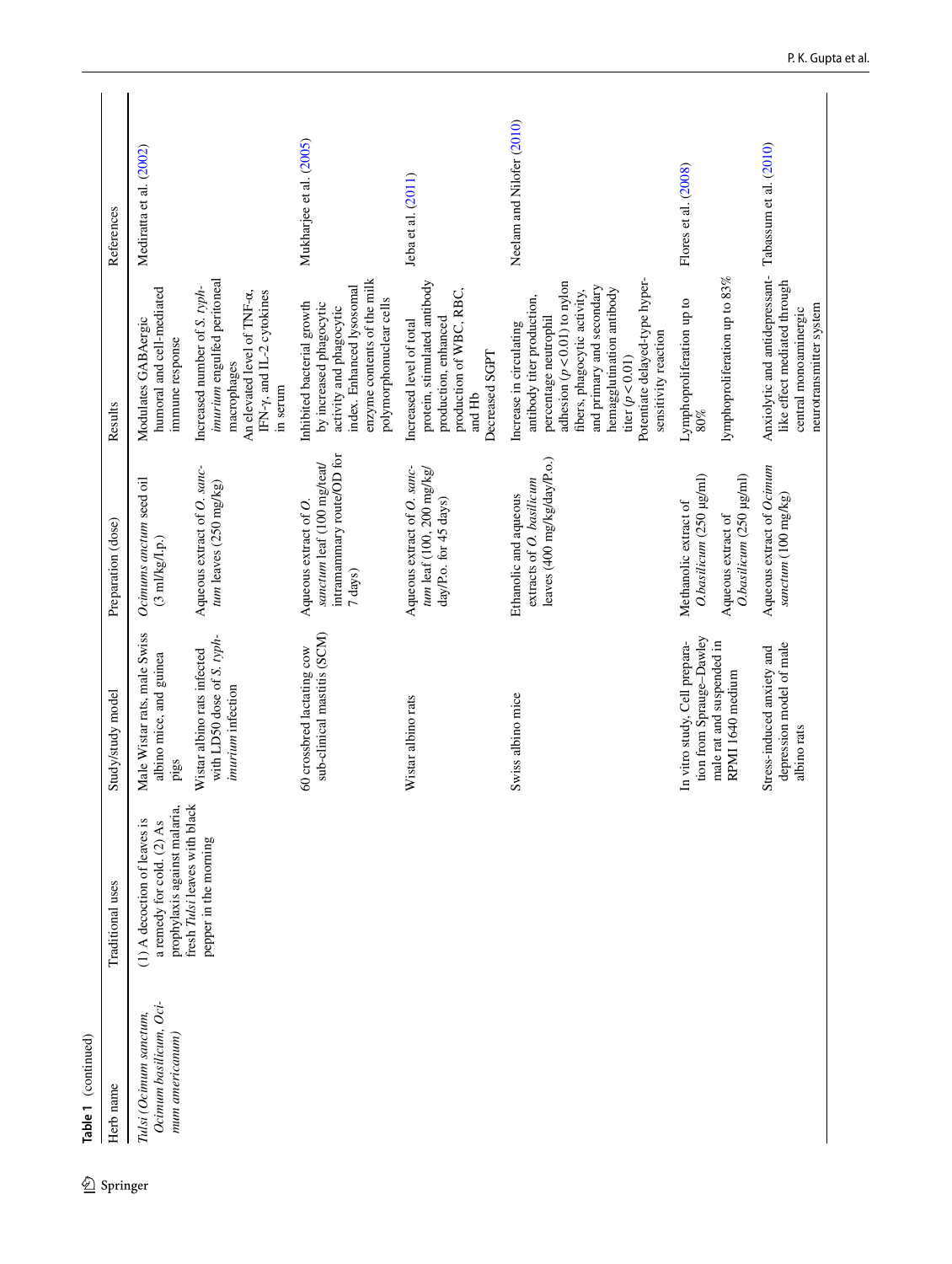| Table 1 (continued)     |                                                                                                                                                                                                          |                                                                                                  |                                                                                                                             |                                                                                                                                                                                                         |                              |
|-------------------------|----------------------------------------------------------------------------------------------------------------------------------------------------------------------------------------------------------|--------------------------------------------------------------------------------------------------|-----------------------------------------------------------------------------------------------------------------------------|---------------------------------------------------------------------------------------------------------------------------------------------------------------------------------------------------------|------------------------------|
| Herb name               | Traditional uses                                                                                                                                                                                         | Study/study model                                                                                | Preparation (dose)                                                                                                          | Results                                                                                                                                                                                                 | References                   |
| Haridra (Curcuna longa) | Turmeric powder, powdered<br>extract used for measles. (4)<br>curry leaves in asthma. (3)<br>Turmeric powder, honey<br>(1) Used with cow's urine<br>in eosinophilia. (2) with<br>and bitter gourd leaves | NP-OVA immunized C57BL<br>female mice                                                            | Curcuma longa (200 µg/<br>Curcumin, extracted from<br>day/Lp.)                                                              | mediated by increased TFH<br>cells in the draining lymph<br>Increases humoral immunity<br>nodes. Production of high-<br>IgG1 and IgG2b isotypes<br>affinity antibodies of the<br>by antibody production | Kim et al. (2019)            |
|                         | turmeric powder mixed with<br>berry treats urine discharges<br>black pepper with milk used<br>for Malaria. (6) Honey and<br>the juice of Indian goose-                                                   | derived from murine mac-<br>rophages and clone-9 rat<br>In vitro, RAW 264.7 cells<br>hepatocytes | extracted with water (TurP)<br>turmeric polysaccharides<br>ukonan A, B, C, and D<br>Concentrations of 20%                   | (improves telomer function)<br>responses, and tissue repair<br>Promotes cellular immune                                                                                                                 | Pan et al. (2017)            |
|                         |                                                                                                                                                                                                          | C57BL/6 mice infected with<br>LP-BMS murine leukemia<br>virus (MuLV)                             | $(CPM$ high $-5$ g/kg Bw/P.o.)<br>A mixture of Curcuma longa<br>$(CPM1ow-2 gkg BwP.o.)$<br>and sweet purple potato<br>(CPM) | Increased expression of MHC<br>class I and CD8(+) T helper<br>improved the imbalance of<br>cells, T cell proliferation,<br>Th1/Th2 type cytokines<br>phagocytic activity and                            | Park et al. (2018)           |
|                         |                                                                                                                                                                                                          | Swiss albino male mice                                                                           | Nanoparticulate curcumin<br>(doses of 5 mg/kg/day,<br>10 mg/kg/day/P.o.)                                                    | Stimulated primary humoral<br>immunity with $9.00 \pm 1.00$<br>lymphoid organs was also<br>white blood cells increased<br>antibody titer $(p < 0.05)$<br>and the weight of the<br>increased             | Afolayan et al. (2018)       |
|                         |                                                                                                                                                                                                          | penaeus vannamei Boone)<br>Pacific white shrimp (Lito-<br>against V.harveyi                      | curcuminoids (0, 12.5, 25.0<br>Curcuma longa Linn. extract<br>containing 25.726% (w/w)<br>and 50.0 mg/kg feed)              | Enhanced phenoloxidase<br>activity and phagocytic<br>Better resistance against<br>V. harveyi in shrimps.<br>activity                                                                                    | Kittima et al. (2010)        |
|                         |                                                                                                                                                                                                          | Splenocyte culture made from<br>swiss albino male mice                                           | based extract of C. longa)<br>NR-INF-02 (an aqueous-<br>$(0.8 - 500 \mu g/mL)$                                              | regulating PGE2 and IL-12<br>and cytokine release down-<br>by macrophage activation,<br>Immunostimulatory activity<br>splenocytes proliferation,<br>secretion                                           | Chandrasekaran et al. (2013) |
|                         |                                                                                                                                                                                                          | C57BL/6J-Min/+(Min/+)<br>mice                                                                    | A diet containing 0.1%<br>curcumin                                                                                          | Increased mucosal CD4(+)T<br>cells and B cells                                                                                                                                                          |                              |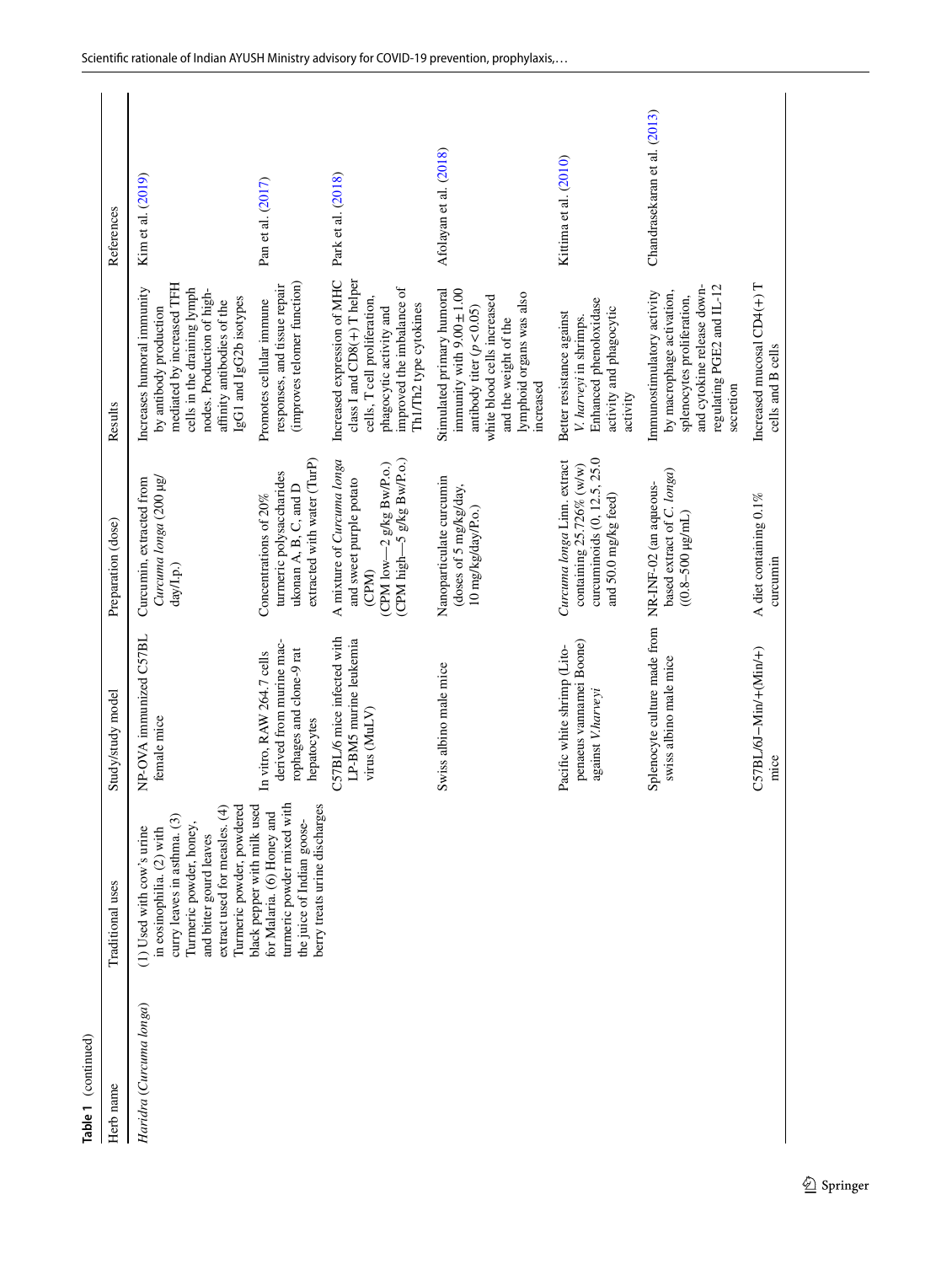Table 1 (continued)

 $\underline{\mathcal{D}}$  Springer

| Herb name                                             | Traditional uses                                                                                                                                                                        | Study/study model                                                                      | Preparation (dose)                                                                                               | Results                                                                              | References                 |
|-------------------------------------------------------|-----------------------------------------------------------------------------------------------------------------------------------------------------------------------------------------|----------------------------------------------------------------------------------------|------------------------------------------------------------------------------------------------------------------|--------------------------------------------------------------------------------------|----------------------------|
| Tvaka (genous Cinnamomum) $(1)$ In Ayurveda, used for | fever, sore throat, sinusitis,<br>the common cold, cough,                                                                                                                               | Oreochromis niloticus (L.).<br>In vivo study, Nile tilapia,<br>Fish challenged against | and 10.0 g cinnamon nano-<br>0.0, 0.25, 0.5, 1.0, 3.0, 5.0,<br>particles (CNP)/kg/P.o                            | nitro blue tetrazolium) and<br>variables (nitrous oxide,<br>Raised Innate immunity   | Abdel-Tawwab et al. (2018) |
|                                                       | traditional Chinese medicine<br>reduce dental caries. (2)In<br>and herbal toothpaste to                                                                                                 | hypoxia stress or pathogenic<br>bacteria                                               |                                                                                                                  | higher. No mortality in fish<br>fed 3.0-10.0 g CNP/kg diet<br>lysozyme activity were |                            |
|                                                       | TCM), used for cold, diar-<br>thea, asthma and as an appe-<br>for ailments associated with<br>medicine, used in toothpaste<br>cold. (6) In western herbal<br>tiser. (3) In Europe, used | lymphocyte (PBL) culture<br>In vitro, Peripheral blood                                 | containing Cinnamomum<br>cassia (at the dilution of<br>0.01% extract of Chinese<br>medicinal herbs (CMH)<br>40*) | Stimulated human lympho-<br>cytes to proliferate                                     | Shan et al. (1999)         |
|                                                       | because of its antimicrobial<br>property                                                                                                                                                |                                                                                        |                                                                                                                  |                                                                                      |                            |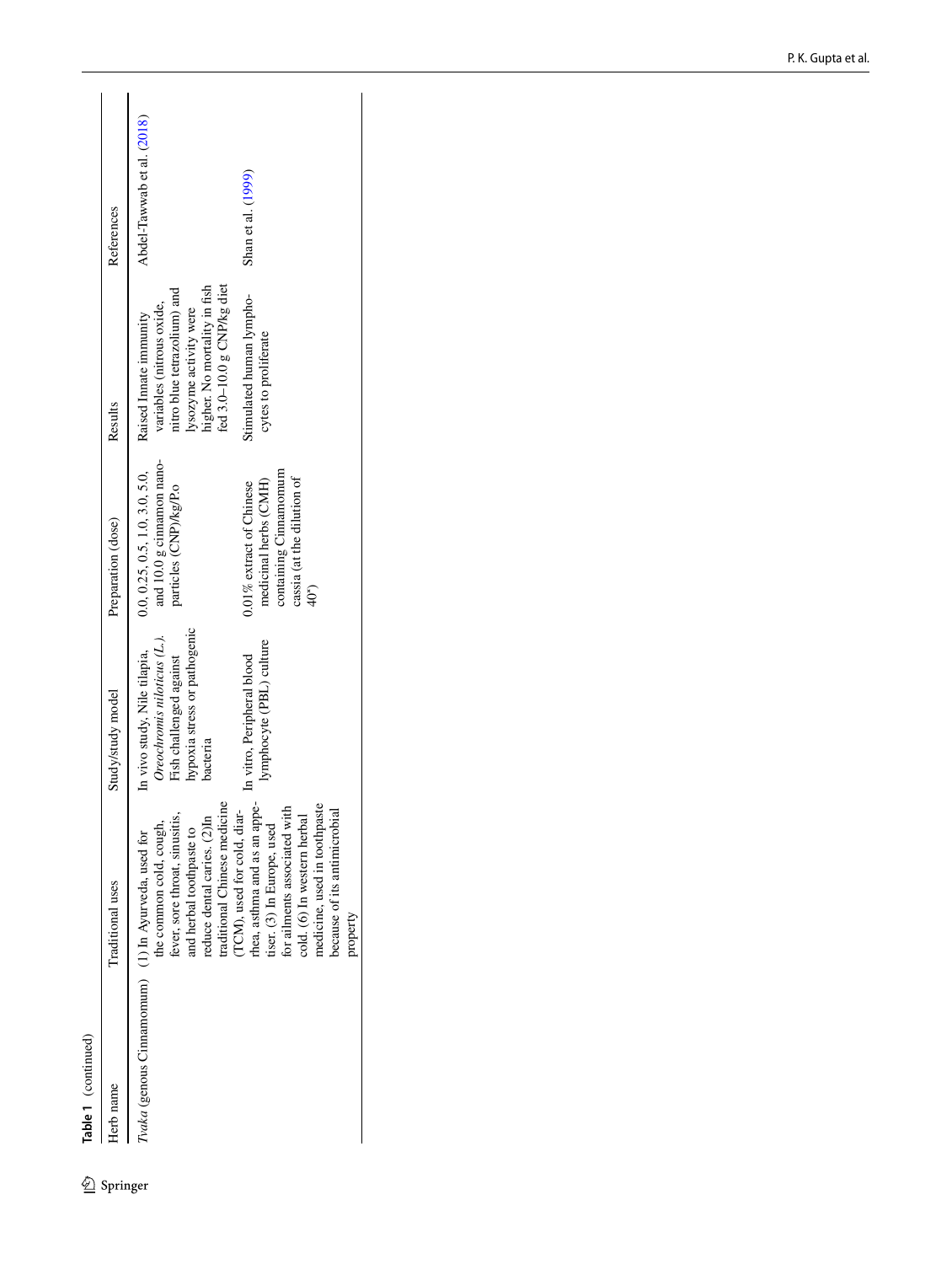| Table 1 (continued)    |                                                                                                                                                                                                                                                                                                                               |                                          |                                                                                                                                                                  |                                                                                                                                                                                                                                                                                                                                                                                                       |                       |
|------------------------|-------------------------------------------------------------------------------------------------------------------------------------------------------------------------------------------------------------------------------------------------------------------------------------------------------------------------------|------------------------------------------|------------------------------------------------------------------------------------------------------------------------------------------------------------------|-------------------------------------------------------------------------------------------------------------------------------------------------------------------------------------------------------------------------------------------------------------------------------------------------------------------------------------------------------------------------------------------------------|-----------------------|
| Herb name              | Traditional uses                                                                                                                                                                                                                                                                                                              | Study/study model                        | Preparation (dose)                                                                                                                                               | Results                                                                                                                                                                                                                                                                                                                                                                                               | References            |
| Maricha (Piper nigrum) | (3) Used in ear-nose-throat-<br>Used in cold and flu preven-<br>(1) In Ayurveda, used to treat<br>related problems, including<br>respiratory congestion. (2)<br>tion in western herbalism.<br>pain, throat infection, and<br>earache. (4) Used against<br>a cough, sinusitis, throat<br>skin diseases, fever, and<br>jaundice | L. donovani infected BALB/c<br>mice      | (PNE) $(100 \text{ mg/kg}, 200 \text{ mg/}$<br>$(100 \text{ mg/kg}, 200 \text{ mg/kg/I.P.})$<br>Piper nigrum hexane (PNH)<br>and P. nigrum ethanolic<br>kg/I.p.) | stimulatory molecules CD80<br>Upregulated expression of co-<br>Induced strong lymphoprolif-<br>and partially stimulated NO<br>splenic CD4 + and CD8 + T<br>erative and DTH responses<br>Decreased IL-4 and IL-10,<br>$(INF-\gamma, TNF\alpha, and IL-2)$<br>Increased secretion of Th1<br>Increased production of<br>and CD86, Augmented<br>cell population,<br>cytokines and<br>production<br>IgG2a, | Chouhan et al. (2015) |
|                        |                                                                                                                                                                                                                                                                                                                               | In vitro, murine cultured<br>splenocytes | Aqueous extracts of black<br>four doses (1, 10, 50, and<br>pepper or cardamom<br>$100 \mu g/mL$                                                                  | enhanced splenocyte prolif-<br>in IFN- $\gamma$ release, IL-6 and<br>All doses (except 1 µg/mL)<br>A dose-dependent increase<br>TNF <sub>a</sub> release by mac-<br>rophages<br>eration                                                                                                                                                                                                               | Maurya et al. (2020)  |
|                        |                                                                                                                                                                                                                                                                                                                               | <b>BALB</b> /c mice                      | AC II, a registered Ayurvedic<br>$(1 \ntriangleleft Kg$ BWP.o.)<br>preparation                                                                                   | TNF- $\alpha$ , and IFN- $\gamma$ in normal<br>Enhanced NK cell activity in<br>Antibody-dependent cellular<br>normal and tumor-bearing<br>spleen cell lymphocytes<br>induced proliferation of<br>cytotoxicity was raised<br>The enhanced mitogen-<br>Elevated levels of IL-2,<br>animals,<br>mice,                                                                                                    | Kesavan et al. (1998) |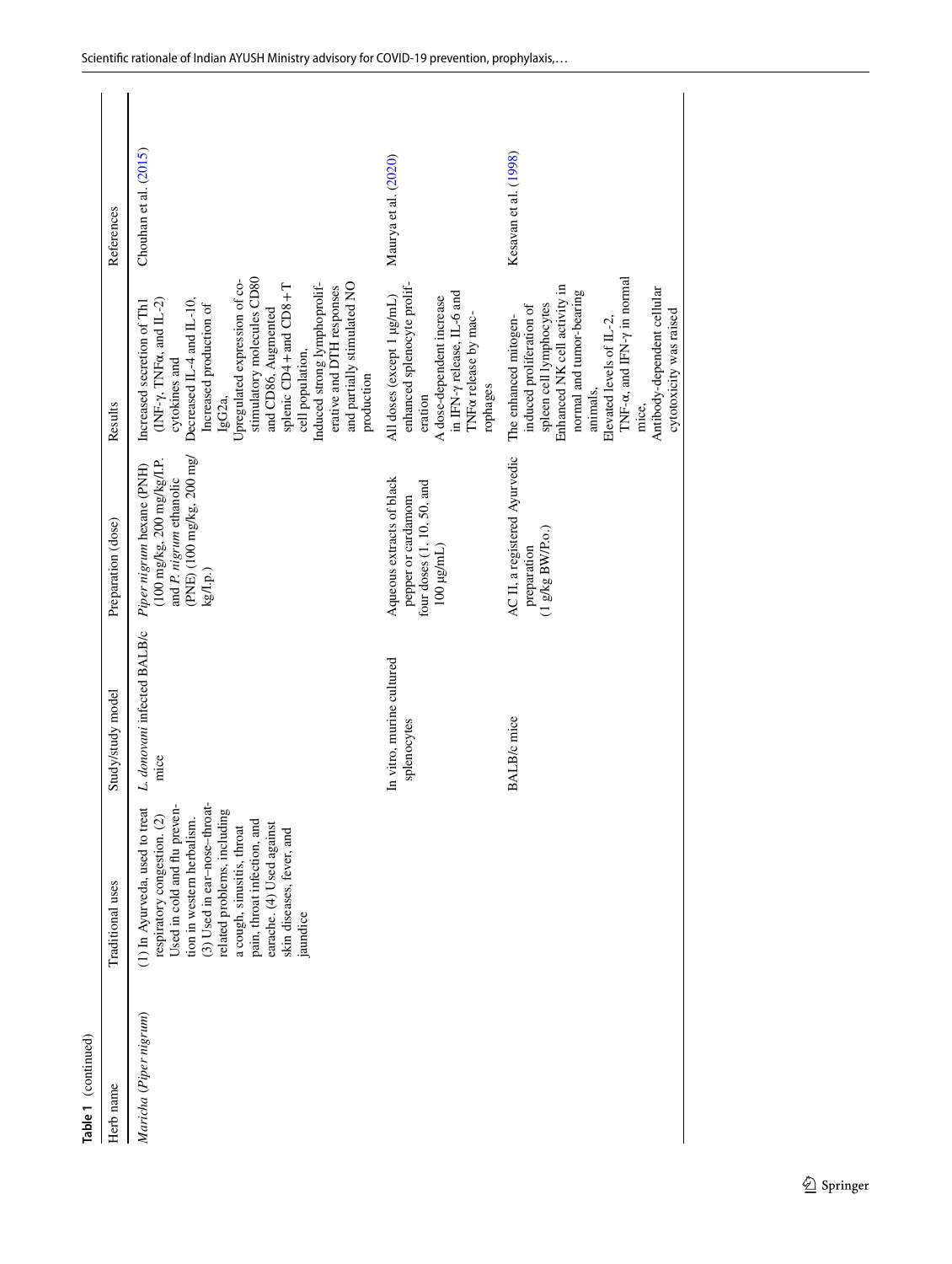| References<br>Results<br>Preparation (dose) | Dugenci et al. (2003)<br>lular burst activity of blood<br>Phagocytosis and extracel-<br>leukocytes were higher<br>Increased Non-specific<br>immunity<br>Diet (1% of a dried aqueous<br>rate of 2% of body wt. for<br>ginger extract) used at a<br>3 weeks<br>Rainbow trout fish (Onco- | Puri et al. (2000)<br>Improved humoral immunity<br>(higher antibodies and<br>plaque-forming cells)<br>50% ethanolic ginger extract<br>$(25 \text{ mg/kg/P.o.})$ | Carrasco et al. (2009)<br>Recovered humoral immune<br>response in immunosup-<br>pressed mice<br>and 400 mg/kg/OD/P.o. for<br>giber officinale (100, 200<br>Essential oil from Zin-<br>7 days)<br>suppressed male swiss mice<br>Cyclophosphamide immuno- | Madaan et al. (2015)<br>Discussed in manuscript<br>prash) (20–500 $\mu$ g/ml for<br>D-CHY (Dabar-Chyawan-<br>24 <sub>h</sub><br>dritic cell (DC) and NK cell<br>cultures from murine bone<br>In vitro study done in den- | Sastry et al. (2014)<br>Antiallergic activity by reduc-<br>and serum immunoglobulin<br>ing plasma histamine levels<br>D-CHY (1 g/kg/P.o.)<br>Ovalbumin induced allergy |
|---------------------------------------------|----------------------------------------------------------------------------------------------------------------------------------------------------------------------------------------------------------------------------------------------------------------------------------------|-----------------------------------------------------------------------------------------------------------------------------------------------------------------|---------------------------------------------------------------------------------------------------------------------------------------------------------------------------------------------------------------------------------------------------------|--------------------------------------------------------------------------------------------------------------------------------------------------------------------------------------------------------------------------|------------------------------------------------------------------------------------------------------------------------------------------------------------------------|
| Study/study model<br>Traditional uses       | rhynchus mykiss)<br>juice (htan-nyat) are boiled<br>and given orally to prevent<br>he common cold in India.<br>(1) Ginger given orally for<br>(2) Ginger and palm tree                                                                                                                 | <b>BALB</b> /c mice<br>China, sliced cooked ginger<br>in the common cold. Dried<br>with brown sugar is used<br>the flu in Burma. (3) In                         | ginger candies are used for<br>coughing                                                                                                                                                                                                                 | marrow<br>ana (rejuvenating tonic) that<br>(1) In Ayurveda, It is Rasay-<br>helps in attaining longevity,<br>memory, intellect, freedom                                                                                  | in mice<br>from disease, youthfulness,<br>physique and sense organs<br>luster, complexion, voice,<br>and optimum strength of                                           |
| Table 1 (continued)<br>Herb name            | Shunthi (Dry Zingiber offici-<br>nale)                                                                                                                                                                                                                                                 |                                                                                                                                                                 |                                                                                                                                                                                                                                                         | Chyawanprash                                                                                                                                                                                                             |                                                                                                                                                                        |

# $\underline{\mathcal{D}}$  Springer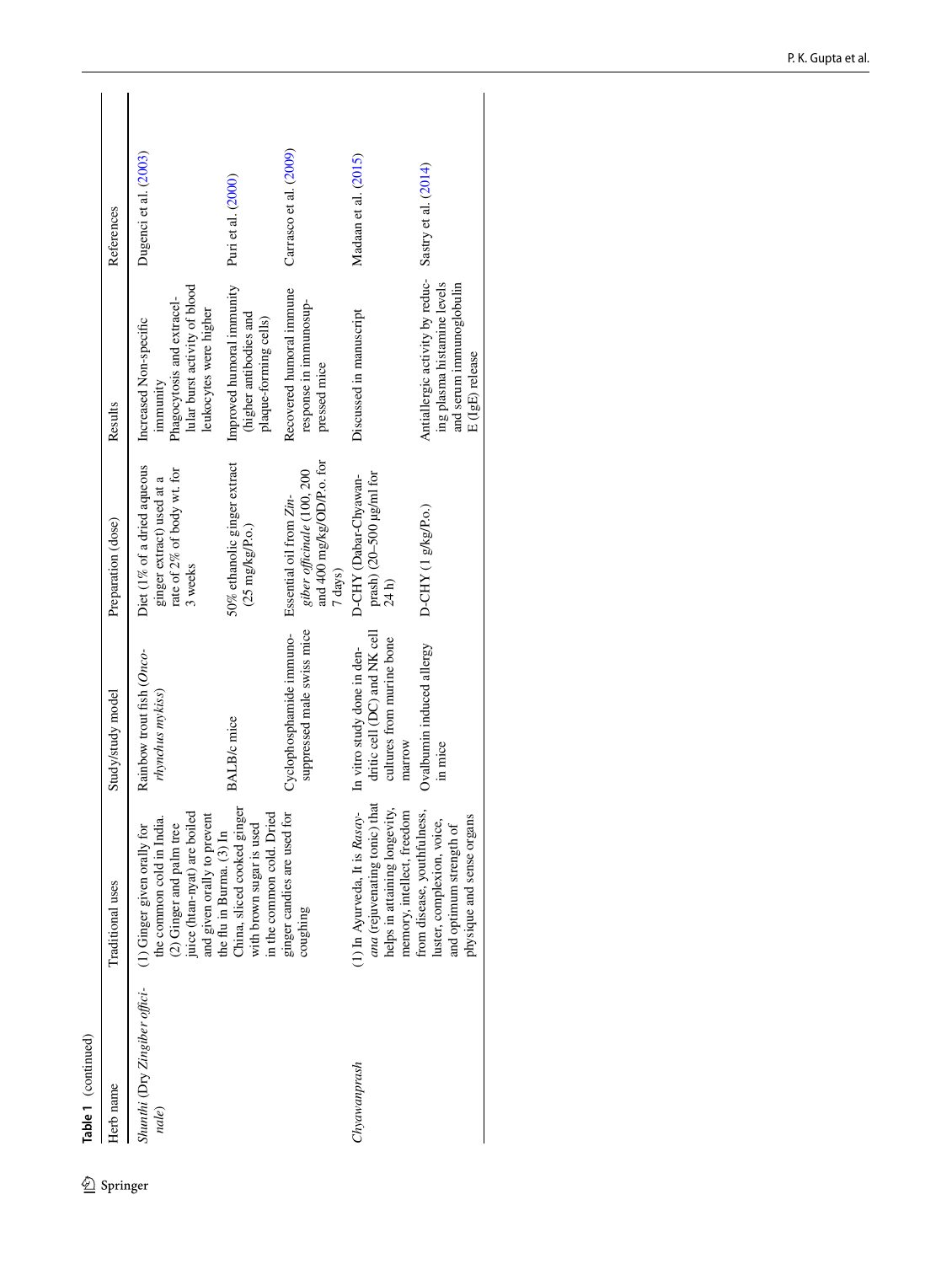| Table 1 (continued)               |                                                                                                                                                                                  |                                                         |                                                                                                                                    |                                                                                                                                                                                                                                                                                                                                                                      |                                      |
|-----------------------------------|----------------------------------------------------------------------------------------------------------------------------------------------------------------------------------|---------------------------------------------------------|------------------------------------------------------------------------------------------------------------------------------------|----------------------------------------------------------------------------------------------------------------------------------------------------------------------------------------------------------------------------------------------------------------------------------------------------------------------------------------------------------------------|--------------------------------------|
| Herb name                         | Traditional uses                                                                                                                                                                 | Study/study model                                       | Preparation (dose)                                                                                                                 | Results                                                                                                                                                                                                                                                                                                                                                              | References                           |
| Lavang (Syzigium aromati-<br>cum) | It has been traditionally used<br>sis, diarrhea, and asthma. (3)<br>cholera, malaria, tuberculo-<br>(1) In tropical Asia, cloves<br>are used to treat scabies,                   | Albino Wistar rats                                      | gium aromaticum (200, 400,<br>Flower bud oil of Syzi-<br>800 mg/kg p.o.)                                                           | Exhibited increase in haemag-<br>and delayed-type hypersen-<br>glutinating antibody titer<br>sitivity response in dose-<br>dependent manner                                                                                                                                                                                                                          | Umasankar and Nambikkairaj<br>(2018) |
|                                   | in inhibiting food-borne<br>pathogens in America                                                                                                                                 | Male Swiss mice                                         | Clove essential oil (CEO)<br>$(100, 200 \text{ and } 400 \text{ mg})$<br>400 mg/kg/P.o<br>$kg/P.0$ .)                              | Increase in total WBC count<br>and stimulating cell-medi-<br>ated immunity in a dose-<br>Protective effect against<br>immunosuppression<br>dependent manner                                                                                                                                                                                                          | Carrasco et al. (2009)               |
|                                   |                                                                                                                                                                                  | isolated from BALB/c mice<br>In vitro, macrophage cells | eugenol) or aqueous extract<br>essential oil (containing<br>Clove ethanolic extracted<br>(ranging from 0.001 to<br>$1000 \mu g/ml$ | Ethanolic extract and aqueous<br>(unstimulated) treated mac-<br>rophages at a concentration<br>ml) showed suppression of<br>TNF-a release while aque-<br>ml) showed stimulation of<br>ous extract (doses $> 1 \mu g$ /<br>$extract$ (doses up to 1 $\mu g$ )<br>NO release by non-LPS<br>Both extracts enhance<br>of $(0.001 - 1 \,\mathrm{kg/ml})$<br>TNF-a release |                                      |
| Pudina (Mentha arvensis)          | fever, headache, and asthma.<br>(2) Leaves have anti-inflam-<br>tion is used to treat diarrhea<br>(1) Used to treat cold, cough,<br>matory action. (3) A decoc-<br>and influenza | Sprague-Dawley rats                                     | extract (100 mg/kg/P.o.) and<br>fermented Mentha arvensis<br>$(FMA)$ (100 mg/kg/P.o.)<br>Mentha arvensis (MA)                      | (NO) levels in immobilized<br>hippocampus nitric oxide<br>Ameliorated the serum and<br>level of malondialdehyde<br>serum and hippocampus<br>Pretreatment reduced the<br>(MDA)<br>rats                                                                                                                                                                                | Weishun et al. (2018)                |
| Ajwain (Trachysper-<br>mum ammi)  | (1) Ajwain seeds, clove, and<br>lozenges for pharyngitis,<br>common salt are used as                                                                                             | Wistar rats                                             | Crude methanolic extract of<br>T. ammi (500 mg/kg/P.o.)                                                                            | Effective immunomodulation<br>on skin thickness (DTH<br>reaction)                                                                                                                                                                                                                                                                                                    | Siddiqui et al. (2019)               |
|                                   | sore throat, and hoarseness<br>of voice. (2) Steam inhala-<br>tion with Ajwain seed in<br>common cold                                                                            | In vitro, murine splenocyte<br>cells                    | component (ImC) (1 µg/ml)<br>Ajowan immunomodulatory                                                                               | murine splenocytes activates<br>peritoneal exudate cells for<br>The induced proliferation of<br>the synthesis of NO (nitric<br>oxide) and phagocytosis                                                                                                                                                                                                               | Shruthi et al. (2017)                |
|                                   |                                                                                                                                                                                  |                                                         |                                                                                                                                    |                                                                                                                                                                                                                                                                                                                                                                      |                                      |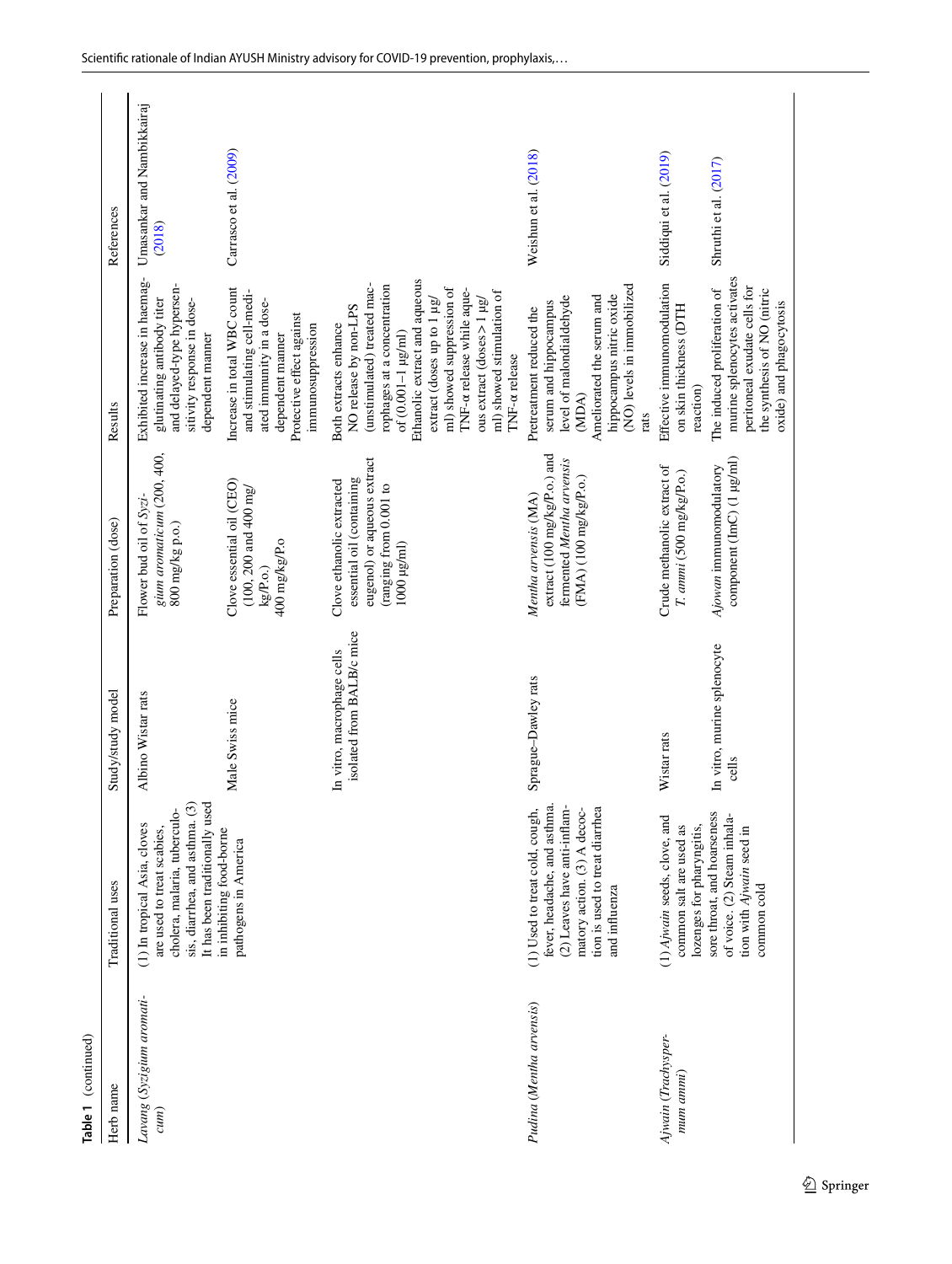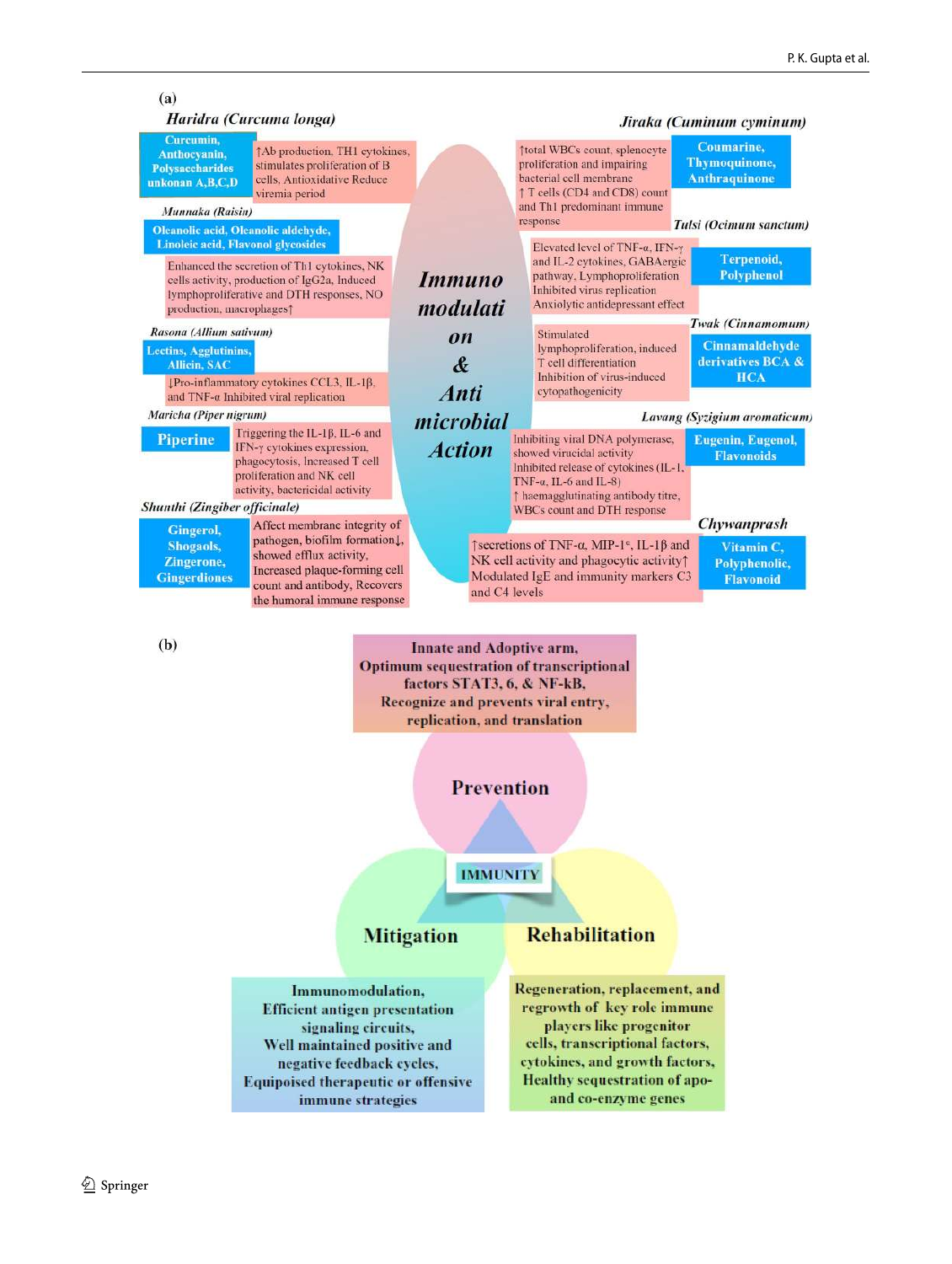<span id="page-10-0"></span>**Fig. 1 a** Immunomodulatory and anti-microbial action of herbs ◂advised by AYUSH, India. Advised herbs, their major phytoconstituents, and possible mechanism of actions leading to immunomodulation, anti-microbial, and anti-oxidative actions. Ab—antibodies, Th1—T helper type 1, Nk cells—natural killer cells, IgG2a—immunoglobulin G 2a, DTH—delayed-type hypersensitivity, NO—nitric oxide, CCL3—Chemokines (C–C motif) ligand 3, IL-1β—interleukin 1β, IL-6—interleukin 6, IFN-γ—interferon-gamma, WBCs white blood cells, CD4—Cluster of differentiation 4, TNFα—tumour necrotizing factor α, MIP 1α—macrophage inflammatory protein α, and IgE—Immunoglobulin E. **b** Preventive, mitigation, and rehabilitation role of immunity to the viral threat

the immune cells as well as microbes that could also provide useful insights to the development of potentially useful new pharmacological agents (Fig. [2](#page-11-0)). *Rasona* is an Ayurvedic Sanskrit name for Garlic (*Allium sativum* L.; Family: *Amaryllidaceae*) that enhances the functioning of the immune system by stimulating macrophages, lymphocytes, natural killer (NK) cells, dendritic cells, and eosinophils, through mechanisms like modulation of cytokine secretion, immunoglobulin production, phagocytosis, and macrophage activation (Arreola et al. [2015](#page-22-12)). Garlic compounds, like sulfur-containing components, showed a modulatory effect on T cell proliferation. *Cuminum cyminum* (*Jiraka*) possesses immune stimulatory property possibly through thymoquinone (TQ). The black cumin seeds are proved effective for the treatment of diseases such as asthma, bronchitis, rheumatism, and other inflammatory diseases (Srinivasan [2018\)](#page-24-13). *Cuminum cyminum* stimulated the T cells (CD4 and CD8) and Th1 cytokines expression in normal and immune-suppressed swiss albino mice (Chauhan et al. [2010](#page-22-2)). Antibacterial activities of cumin, cardamom, and dill weed essential oils were evaluated against *Campylobacter jejuni* and *Campylobacter coli* showed inhibition of *Campylobacter* species by impairing the bacterial cell membrane (Ingok and Guler [2017\)](#page-23-18). *Coriandrum sativum (Dhaanyaka)* leaves contain vitamins, minerals (phosphorous, calcium and iron) and it is a major source of lipids, petroselinic acid, and monounsaturated fatty acid (Mandal and Mandal [2015\)](#page-23-19). Plantaricin *C. sativum*, an antimicrobial peptide isolated from coriander leaf extract and coriander essential oil exhibited antimicrobial activities against different strains of bacteria's in two different studies (Masoud et al. [2014](#page-23-20)). Immunomodulatory and antimicrobial in vivo*/*in vitro and clinical studies of all recommended spices/herbs are summarised in Table [1.](#page-2-0)

An open level, comparative clinical study administering add-on Ayurvedic treatment with Standard of Care (SoC) in COVID-19 positive cases expressed fast recovery and early discharge in patients received *Dasamooladuthrayam Kashaya* and *Guduchi Kwatham* with SoC than SOC alone (Khedkar et al. [2020](#page-23-21)). Results of undergoing Ayurvedic herbs trials on recovery rate, virus loads, and immunological markers of COVID-19 are awaited (Rangnekar et al. [2020\)](#page-24-14).

## **Ayurvedic procedures**

Ayurveda advocates *Nasya* (instillation of medicine through nostrils) for the prevention and mitigation of diseases. Absorption of drugs from the nasal cavity occurs through two routes i.e. paracellular (slow, passive, and aqueous route of transport) and transcellular (rate dependent, active and lipophilic route of transport) (Bale et al. [2015](#page-22-13)). Advisory recommended applying sesame oil/ coconut oil or *ghee* in both the nostrils twice daily (morning and evening) called *Pratimarsha nasya*. This therapy cleanses, purifies, and strengthens the nasal passages, likely to act as a "physiological mask" and may prevent virus fatty acid layer adherence to moist mucosa of the nasal or oral cavity (Tillu et al. [2020](#page-24-15)). The sesame seed oil contains important active compounds such as major lignans, phytosterols, and vitamin E especially γ-tocopherol which has immunomodulatory and antimicrobial activity (Nonaka et al. [1997\)](#page-23-22). Advisory also recommended oil pulling therapy (*Kavala* or *Gandusha:* a traditional procedure in which the practitioner rinses or swishes oil in his mouth). It is supposed to cure oral and systemic diseases. It is a powerful detoxifying ayurvedic technique that is preventive as well as curative (Hooda et al. [2017](#page-23-23)). *Cocos nucifera Linn.* (Coconut) oil is an easily available edible oil that contains predominantly medium-chain fatty acids (lauric acid) that have proven anti-inflammatory and antimicrobial effects (Peedikayil et al. [2015\)](#page-24-16). In an observermasked, randomized, volunteer-based cross-over clinical trial, coconut oil pulling seems to have similar plaque inhibition activity as 2% chlorhexidine gluconate (CHX) with less tooth staining than CHX (Sezgin et al. [2019\)](#page-24-17).

Non-pharmacological procedures like *Yogasan*, *Pranayama,* and *Dhyaan* (meditation) have been advised routinely at least 30 min/day in AYUSH guidelines to reduce stress, anxiety, enhance immunity, etc. Every day, an instructor displays the *Asanas* technique on the website of the AYUSH ministry in the form of a video for the people to follow. *Pranayama* (breath regulation) an essential component of *Yoga*, positively influences the physiology of the human body. Stress hurts the immune system and prolonged exposure is linked to physical and mental health problems (Segerstrom and Miller [2004\)](#page-24-18). *Yoga* modulates levels of immunoglobulins and viral recognition cells (NK cells) and moderates C-reactive protein and other inflammatory cytokines in the blood (Shete et al. [2017](#page-24-19)). Yoga practice optimizes sympathetic responses of the body to stressful stimuli and restores autonomic regulatory reflex mechanisms by inhibition of the posterior or sympathetic area of the hypothalamus. It inhibits median forebrain centers and other areas liable for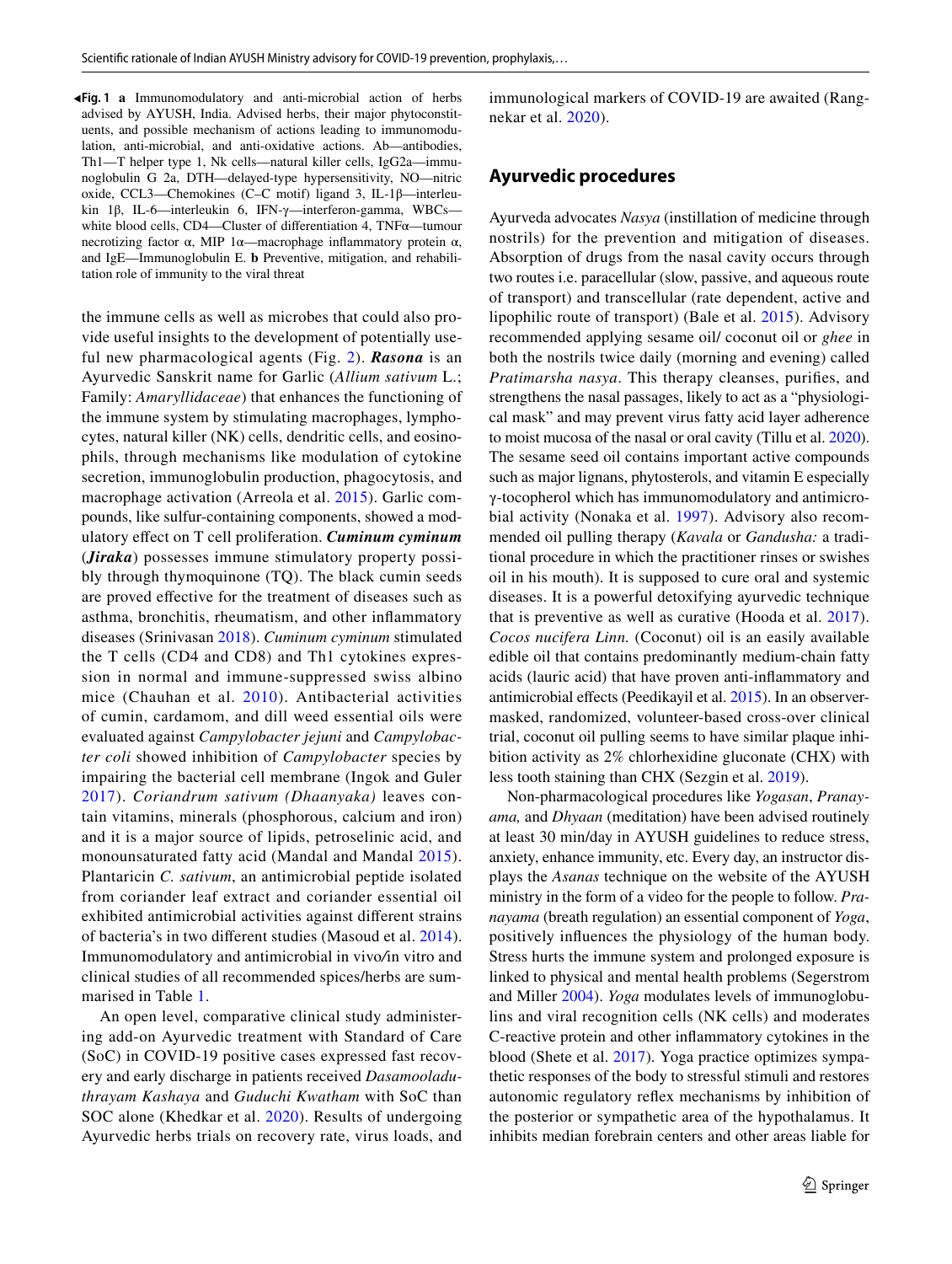

<span id="page-11-0"></span>**Fig. 2** Role of advised herbs in COVID-19 associated co-morbidities. Protective role of advised herbs and their mechanistic properties against co-morbidities associated with COVID 19. Mechanistic properties of herbs are reflected through the same colour lines, borders, and complete filled borders. Dual activity is shown in double colour boxes. OS: *Ocimum sanctum*, AS: *Allium sativum*, CL: *Curcuma* 

fear, aggressiveness, and rage, coupled with stimulation of the rewarding pleasure centers resulting in a state of bliss and pleasure (Woodyard [2011\)](#page-24-20) and increase multiple antidepressant neurotransmitters and hormones such as GABA, serotonin, dopamine (Stephens [2017](#page-24-21)) and decrease the levels of monoamine oxidase that breaks down neurotransmitters and cortisol (Kamble [2019\)](#page-23-24). Yoga practices may inhibit the activity of the paraventricular nuclei of the hypothalamus, resulting in reduced ACTH production and decreased synthesis of cortisol, and aldosterone lead to down-regulate stress responses (Arora and Bhattacharjee [2008](#page-22-14)). The process and interrelation between stress, immunity, morbidity susceptibility, co-morbidities, and *Yogic* practices are summarised in Fig. [3](#page-12-0).

*Dhyaan* (meditation) increases the expression of brainderived neurotrophic factor (BDNF) and the thickness of the left hippocampus that essentially plays a role in the resiliency to chronic stress and depressive states (Taliaz et al. [2011](#page-24-22)). Chronic stress flare-up the aging process in association with decreased telomerase activity and telomere shortening. A big positive association between comprehensive lifestyle changes (including *Yoga*, meditation, breathing, healthy whole-food, and plant-based diet), and increased telomerase activity in human peripheral blood mononuclear cells was found (Ornish et al. [2008\)](#page-23-25). An open-label

*longa*, ZO: *Zingiber officinalis*: PN: *Piper nigrum*, Cn: Cinnamomum, CC: *Cuminum cyminum*, CP: *Chyavanprash,* Na/K-ATPase: Sodium potassium-ATPase, Ca: Calcium, PPAR-γ: Peroxisome proliferator-activated receptor-gamma, LDL: Low-density lipoproteins, VLDL: Very low-density lipoprotein, HMG-CoA: β-Hydroxy β-methylglutaryl-CoA, and ANF: Atrial natriuretic factor

cohort study performed on 54 depression patients (high serum cortisol level), subjects in the *Yoga* groups (*Yoga* alone and *Yoga* with drug therapy) had significant drops in their cortisol levels in comparison to the drug-only group (*p* < 0.008). In *Yoga* only group, there was a high correlation between decreased cortisol levels and lower scores on the HDRS (Hamilton Depression Rating Scale) indicating a positive antidepressant effect as well (*p* < 0.001) (Thirthalli et al. [2013](#page-24-23)). A randomized controlled clinical test performed among high stressed college students assessed the consequences of sun salutations or *Suryanamaskar* (a series of 12 physical postures in conjunction with breathing). After 14 days of practice, the experimental group scored higher on mental calmness, joy, strength, physical relaxation and feeling at ease, and scored lower on physical fatigue, somatic stress, and negative emotional feelings in comparison with the control group (Godse et al. [2015\)](#page-23-26).

*Pranayama* or breath regulation includes modulation of the pace of breathing, viz. slowing down or pacing the breath, manipulation of nostrils, chanting of humming sounds, retention of breath, etc. *Pranayama* techniques are also beneficial for treating a range of stress-related disorders. *Anuloma*-*Viloma-Pranayama* (AVP), i.e., alternate nasal breathing exercise creates negative pressure within the cavity hence improves oxygenation (better surface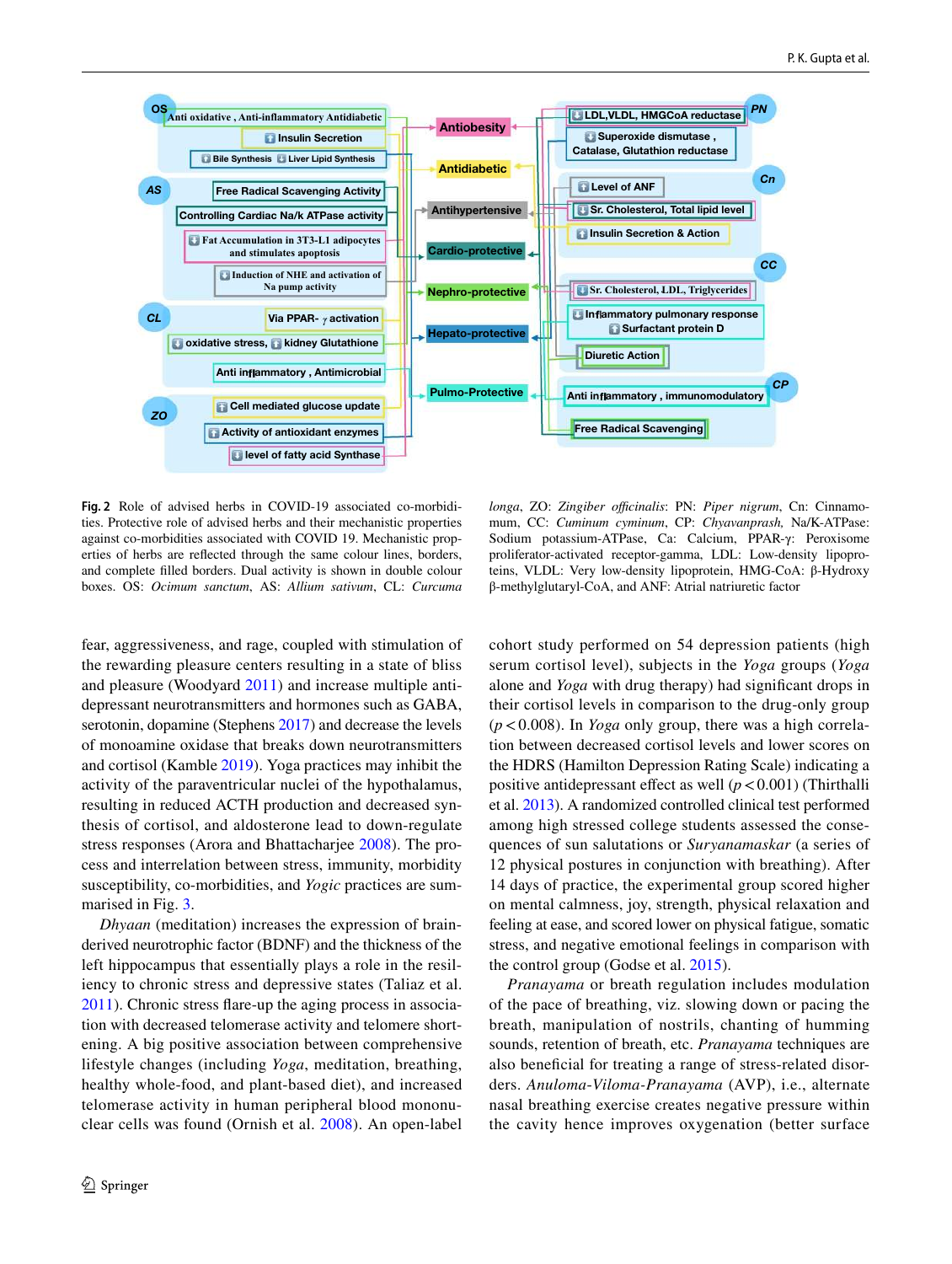

<span id="page-12-0"></span>**Fig. 3** Psychoneuroimmunology correlation and protective effect of *Yoga* in modulation of acute stress, chronic stress, equipoise immune system, and COVID-19 associated co-morbidities. Multiple stimuli exaggerate acute stress leading to chronic stress and vice versa. Stress causing immune alteration eventually morbidity susceptibility and

availability) and ventilation of the paranasal sinuses and nasal respiratory epithelium (Bhardwaj et al. [2013\)](#page-22-15). A set of 3 *Pranayama* breathing exercises was found to increase lung functions (PEF and FEV1) after only 6 weeks of three 10-min each practice sessions per week in healthy volunteers (Kupershmidt and Barnable [2019](#page-23-27)). The Intervention arm, COPD assessment test scores after 3 months of *Pranayama* practice, showed improvement in the subjective experience of health, disease severity, and functional status for COPD patients, with airflow limitation not fully reversible but usually progressive (Gupta et al. [2014\)](#page-23-28). In an observational, prospective, quasi-experimental study done

prone to COVID-19 illness if contracted to SARS-CoV-2 virus. Yoga modulates, weakens, reduces the stress intensity through various mechanisms as shown in the figure. GABA—Gamma-aminobutyric acid, BDNF—Brain-derived neurotrophic factor, NK cells—Natural killer cells

on elderly COVID-19 patients (65 yrs or above) recruited from Hainan General Hospital and Huanggang central hospital, six-week respiratory rehabilitation improved respiratory function (FEV1, FVC, FEV1/FVC%, and DLCO%), Quality of life, anxiety and depression scores (Liu et al. [2020\)](#page-23-29).

*Yoga* is effective in improving dyspnea, inflammatory markers, respiratory functions (Tidal volume, vital capacity, minute ventilation, respiratory rate, forced expiratory volume (FEV1) and forced vital capacity (FVC)), cardiac functions (blood pressure, heart rate, pulse duration, upstroke time, ejection duration index, diastolic time) and Quality of life as a standard cardiopulmonary rehabilitation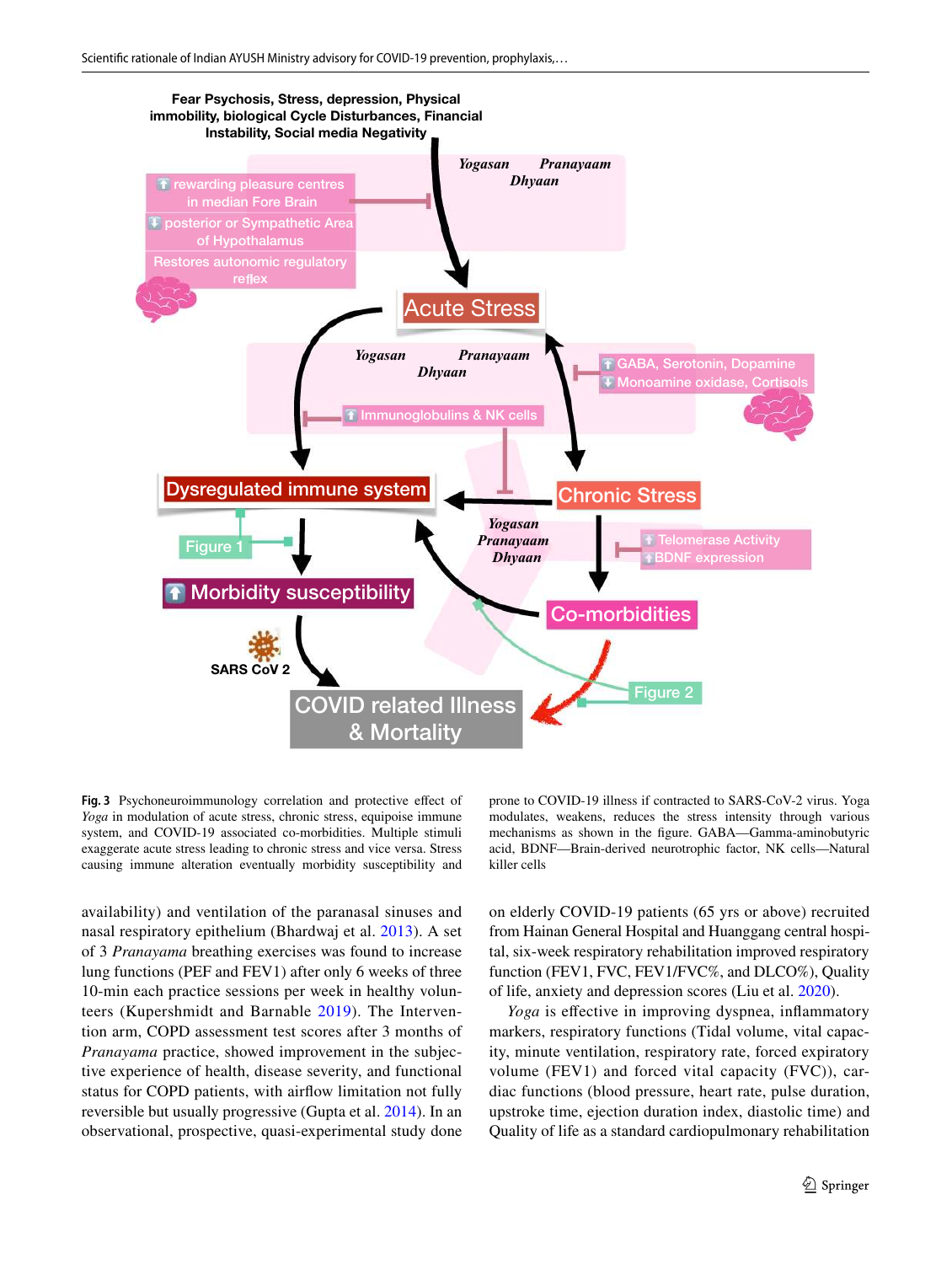(Guleria et al. [2015\)](#page-23-30). The *Yoga* practice induces beneficial changes in cardiovascular function in a parallel arm, openlabel, single-blind, randomized controlled study conducted on elderly people (age above 60 yrs) with stage-I hypertension. The basal oxygen consumption is reported to be up to 15% less in regular yoga practitioners as compared to non-practitioner (Patil [2016](#page-24-24)). 3 months of regular yoga breathing practice is reported with decreasing oxygen consumption by 36% (Tyagi [2013](#page-24-25)). The effects of yoga on pulmonary volumes and respiratory muscle strength verified in 36 elderly women showed a decrease in heart rate (HR) and respiratory rate (RR) in the yoga group  $(76-39 \pm 8-03 \text{ vs.})$ 74–61  $\pm$  10.26 bpm and 18.61  $\pm$  3.15 vs. 16.72  $\pm$  3.12 res/ min. respectively) with improved tidal volume, minute ventilation, vital capacity, maximal inspiratory pressure, and maximal expiratory pressure (Bezerra et al. [2014\)](#page-22-16).

Ayurveda and *Yoga* can mitigate the health and social impact of COVID-19 illness. Ayurvedic pathophysiology of COVID-19 is understood (Pandkar and Sachdeva [2020\)](#page-23-31) and multiple clinical results also support the standalone or adjuvant benefits of Ayurvedic medication. In a randomized placebo-controlled pilot clinical trial, Ayurvedic oil, herbs, and herbo-mineral preparations were administered orally and intranasal. Patients were evaluated for clinical severity, viral loads, and inflammatory markers. The study concluded that Ayurveda intervention can expedite viral dissemination, equipoised inflammatory markers, and no ADR link to intervention (Devpura et al. [2021](#page-22-17)).

# **Discussion**

Ayurveda postulates a foremost treatment of any disease is *Nidan Parivarjan* (eradication of causative), followed by treatment of disease (*Sanshaman and Sanshodhan*) and followed by do's and don'ts related to illness, food, daily regimes, and seasonal regime (Prasad [2002\)](#page-24-26). The two main factors that contribute to infection are exposure and poor immune status. In Ayurveda, the concept of *Vyadhikshamatwa* has many broad implications than the term "Immunity" used in modern medicine (Masram et al. [2014](#page-23-32)). The word *Vyadhi-kshamatwa*" is made up of two words; *Vyadhi* (disease) and *Kshamatwa* (suppress or overcome). It is defined as *Vyadhibala-Virodhitwa* (antagonistic to the strength and virulence of the disease) and *Vyadhyutpada Pratibandhakatwa* (capacity to inhibit and bind the causes and factors of the disease). Acharya *Sushrutha* has mentioned that the *Ojus* is the finest essence of all of our body tissue and this *Ojus* is said to be *Bala* (strength of body) (Trikam and Sharma [2002\)](#page-24-27). There is a close relation between *Bala* and *Vyadhi*-*kshamatwa*, when there is an increase in *Bala*, there is an increase in *Vyadhi*-*kshamatwa* and viceversa (Masram et al. [2014](#page-23-32); Byadgi [2011\)](#page-22-18). The continuous accumulation of *Aama* (a pro-inflammatory product of impaired metabolic disorder) in the body blocks the channels of energy and nutrition, which in turn decreases the level of *Bala* and finally compromised the *Vyadhi*-*kshamatwa* of the body (Byadgi [2011](#page-22-18)). Stress, pathogens, viruses, various chemicals, wrong food habits, and so on are responsible for the accumulation of *Aama* in the body leading to increased susceptibility to disease. Drinking hot water is a basic measure to digest *Aama* (Tillu et al. [2020\)](#page-24-15).

Ayurveda, the science of life, is based on preventive care employing *Dinacharya* (daily regime) and *Ritucharya* (seasonal regime) to maintain the balance of *Doshas* (maintain homeostasis of body and mind). Self-care advisory incorporates aspects of promotion and strengthening of *Vyadhikshamtwa* and *Bala*. Through centuries, India had managed/ combat pandemics (*Janpadodhwans)* through the wisdom of Ayurveda and natural resources (Priya and Sujatha [2020](#page-24-28)). Ayurveda literature promotes *Rasayana* therapy along with physical and social distancing from infected persons for prevention and overcomes epidemic situations (Rastogi et al. [2020\)](#page-24-29). Traditional Chinese Medicine has applied its diagnostic concept in identifying the current syndrome (COVID-19) and treated accordingly. Ayurveda should also work on the same line of diagnosing through its diagnostic concepts following treatment according to *RogiBala* and *Vyadhi-kshamatva.*

#### **Immunity, immunomodulation, and SARS‑CoV‑2**

The immune components have continuing inside-out and outside-in communication at molecular, cellular, histological, and systems levels to maintain the body homeostasis. This routine house-keeping vs. concerted strategized response to an incumbent situation (altered normal) dialogue is what keeps a human body healthy and able to overcome challenging situations. Host immunity against viral is largely innate (first and second lines of defense) and also auto-regulated. Acquired or memory-directed immunity usually does not need to kick in during a virus lytic cycle. When a virus changes from lytic to lysogenic cycle (i.e. assumes a more long-term association with the body), it leads to a powerful and unregulated innate immune response leading to devastating results.

For SARS-CoV-2, an unregulated cytokine storm seems to be an important watershed reaction leading to fatality. Just like in allergic response, some persons may and some may not respond to an allergen in the environment because of 'primed' dendritic and other antigen presentation cells that process and activate the allergenic circuit. Similarly, 80% of individual do not show symptoms of SARS-CoV-2 although they harbour the virus in their body and may act as carriers, while others (15%) show moderate symptoms, and only 5% show the severe form of disease requiring ventilation and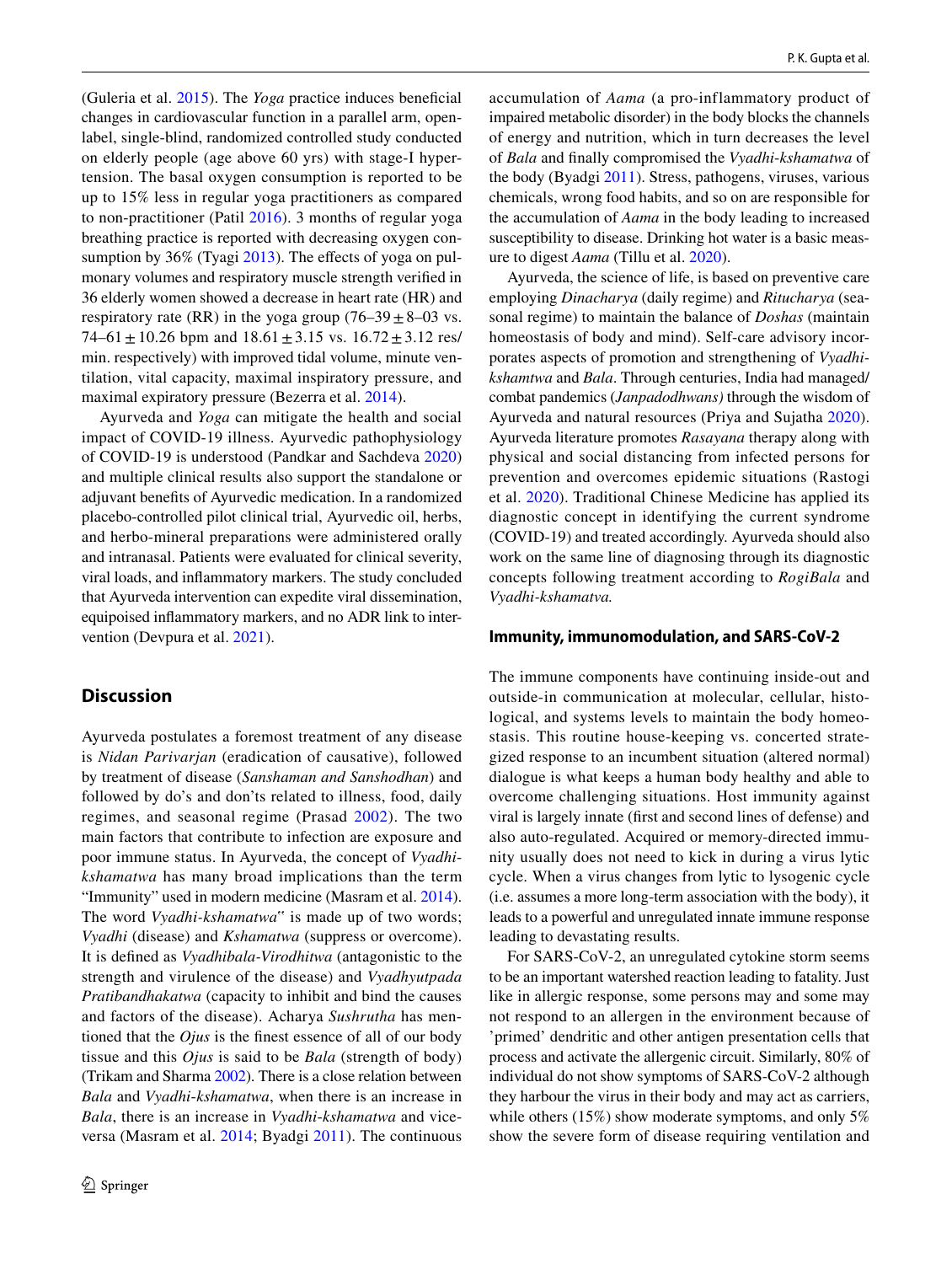these individuals (with or without co-morbidity) tend to succumb to the COVID-19. SARS-COV-2 manifestation is akin to other influenza viruses such as HKU-1, NL6, and OC43 which cause mild forms of pneumonia. SARS-COV-2 on the other hand is unusual in the sense, it quickly unlocks its replicon and usurps the host's transcriptome using its enzymes 3CLpro, RDRP, and other NSPs. ACE-2 is expressed on all blood vessel cells, monocytes, dendritic cells, and macrophages in tissue spaces that interact with spike protein of virus for internalization inside the host cell. It resulted in inflammation (innate immune response), release low levels of IFN-γ, and then the mononuclear macrophages start secreting high levels of IL-6, TNF- $\alpha$ , IL-1b, etc. Soon potent inflammation-inducing cytokines secreted in large quantity relentlessly and lost regulatory mechanism to stop it. A positive feedback loop seems to be the hyper-response to the viral proteins that cannot be controlled. Under these circumstances, an efficient immune system needs to have the right proportion of all cells. The signal reception nodes of all the immune circuits must be in good functioning so that once they can respond, certain stimuli be intercepted, and once mounted it must not go on for a very long-time unabated unchecked. The other important thing is the rejuvenation (regeneration, replacement, and repair) of damaged and used-up components of the immune system. The preventive, mitigation, and rehabilitation role of immunity to viral threat is shown in Fig. [1b](#page-10-0). AYUSH advisory's phytochemicals and *Yoga* may induce the Th1/Th17 response for macrophage activation and elimination of SARS-COV-2 pathogens. They could support regenerating the required repertoire for the development of certain cell types to be efficiently and correctly occurring during infection (Rastogi et al. [2020](#page-24-29); Kar et al. [2015](#page-23-33); Das et al. [2016\)](#page-22-19).

From data generated by scientific experiments, curcumin, piperine and various phenolic compounds (Paul et al. [2018](#page-24-30); Das et al. [2015](#page-22-20)) have already shown immuneboosting not in the sense of activation but rather to maintain, regenerate, and ensure the efficiency of key immune components and their connecting circuitry in the rest of the systems (none of them exist in isolation). Nutritional ligands of PPAR-y like *Curcuma Longa* and others are under scrutiny as a potential candidate for cytokine storm modulation in COVID-19 (Ciavarella et al. [2020](#page-22-21)). Pro-inflammatory innate responses are not misfired and in case there is an over-stimulation, they act as inflammation regulatory elements to bring the inflammatory cascade down. Almost 10 herbal drugs are screened for their immunomodulation effects (Fig. [1a](#page-10-0)). Recently, a clinical trial of some Ayurveda drugs as add-on therapy and standard care for COVID-19 has been launched. The lead herbs are *G. glabra Linn., W. somnifera Linn., T. cardifolia, P. longum* and poly-herbal medicine. *Chyawanprash*, a component of advisory contains these four herbs; hence *Chyawanprash* could also be extended to COVID-19 care if trials post positive results.

Suffice it to say, the functional food, prophylactic-therapeutic phytochemicals, Ayurvedic procedures, frequency and synchronicity of important diurnal events for maximum efficacy by the chrono-biological system of the body's cells and their bioavailability to affected tissue, may ensure transcriptomic and/or metabolomic sequestration of the required components (cellular and non-cellular) and their proper communication in the body with time to ensure optimum balance to keep the immunity (*Vyadhukshamata)*, *samprapti-vigathan* (break of disease cascade), etc. in synchrony. Self-care advisory can streamline and maintain immunological, social, diurnal, and mental balance. Ayurveda fortified by *Yoga, Dhyana, and Pranayaam* ensure perfect rhythm and wellstocked repertoire of an already efficient and well-endowed immune system to combat the current pandemic situation.

#### **Apprehensions about AYUSH advisory**

#### **Evidence, drug interaction, efficacy, and safety**

An international advisory released by WHO, welcoming innovation like drug repurposing and traditional medicine in search of a potential treatment for COVID-19. This advisory also expressed concern for safety, efficacy and adverse side effects of certain remedies like *Artemisia annua* Linn. (family—Asteraceae) (Sweet wormwood, Chinese nameqinghao and famous as COVID-ORGANICS) touted as possible treatment backed by several African nations. **"Natural and safe"** a perception linked with herbal products is not always true. Many herbs have reported toxicity and adverse drug reactions. Clinical, in vivo and in vitro safety and toxicity profile studies for advised drugs are searched, analyzed, and discussed in Table [2](#page-15-0), Although most of these herbs are food or dietary supplements so pharmacological vigilance is not compulsory. Sufficient works had been carried out on *Chyawanprash*, no evident information on toxicity has been available to date. It is considered safe in prescribed dosage (10 g/P.o. in the morning as recommended by AYUSH advisory). Agbaje et al. [\(2009\)](#page-22-22), concluded that indiscriminate and long-term use of *Syzigium aromaticum* could be hazardous to body health so must be ingested with caution. (already in below table). No study has shown any significant toxicity except few in doses much higher than therapeutic limits. We searched *Uppsala Monitoring Centre* (UMC) ([www. vigia](http://www.vigiaccess.org) [ccess. org](http://www.vigiaccess.org)) and *Ayushsuraksha* (AYUSH pharmacovigilance reporting site) (www.ayusuraksha.com) for adverse drug reactions (ADRs) associated with these herbs. UMC on date 23th May 2020, ADRs reported for *P. nigrum*, *O. sanctum*, *C. cyminum*, *Cinnamomum,* and *M. arvensis* are 2, 1, 6, 68, and 26 respectively. ADRs for *A. sativum*, *Z. officinalis* and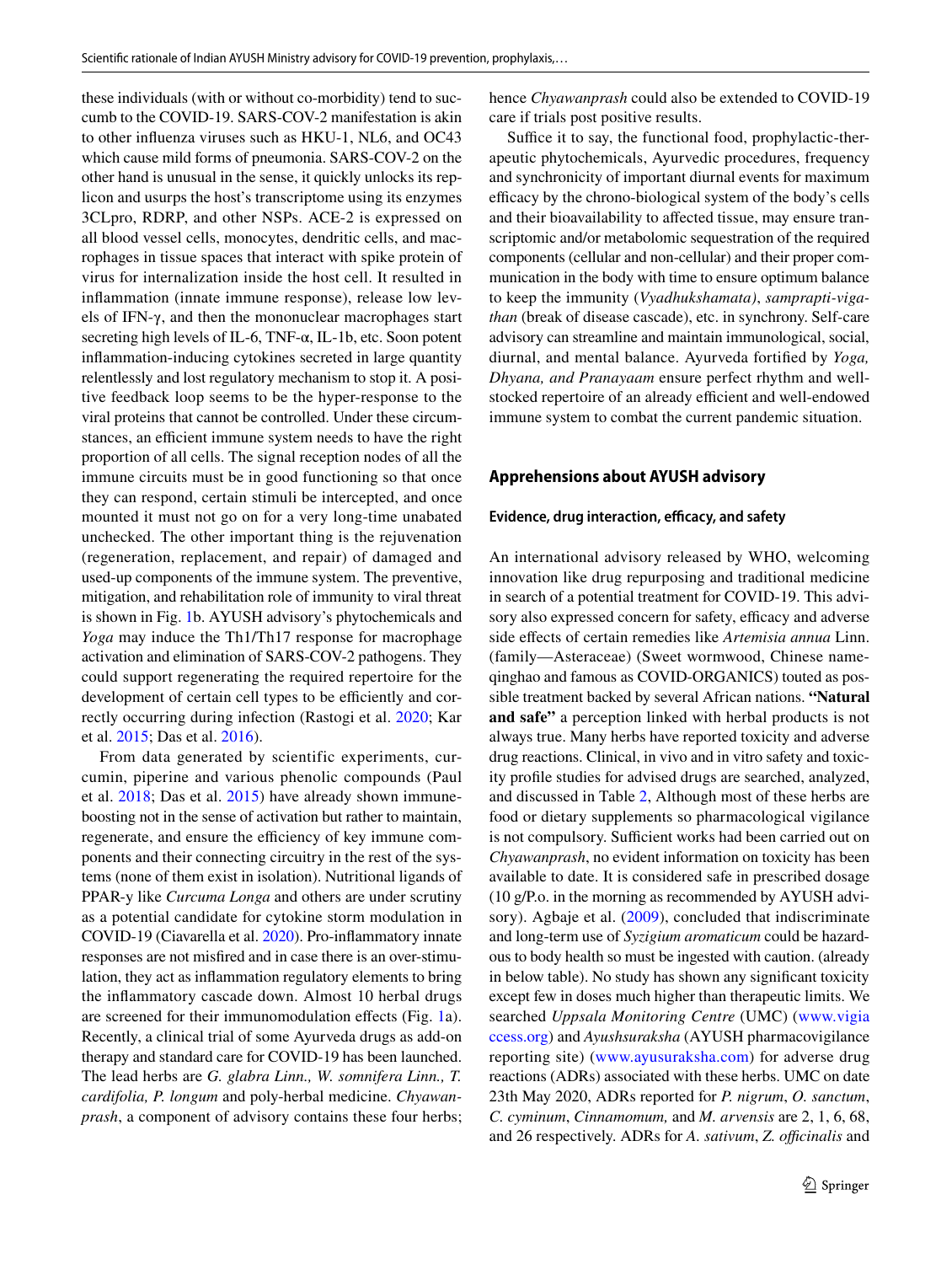| Herb name          | Study                                             | Preparation              | Study model                | Dose/route                              | Results                                                                                                                                                          | References               |
|--------------------|---------------------------------------------------|--------------------------|----------------------------|-----------------------------------------|------------------------------------------------------------------------------------------------------------------------------------------------------------------|--------------------------|
| Allium sativum     | Sub-chronic toxicity study<br>$(90 \text{ days})$ | Methyl propyl trisulfide | Sprague-Dawley rats        | $0, 0.5, 2,$ and 6 mg/kg/<br>day/P.o    | hematological findings,<br>pathological examina-<br>parameters, and histo-<br>clinical bio-chemistry<br>clinical observations,<br>No adverse effects in<br>tions | Bastaki et al. (2018)    |
| Cuminum cyminum    | Sub-chronic toxicity study<br>$(45 \text{ days})$ | ā<br>Essential           | Healthy female wistar rats | 0, 250, 500, and 1000 mg/<br>kg/day/P.o | biochemical parameters,<br>and organ histology. No<br>weight, hematological,<br>No adverse effects on<br>clinical signs, body<br>mortality                       | Taghizadeh et al. (2017) |
|                    |                                                   |                          |                            | 1000 mg/kg/day/P.o                      | Increased serum alanine<br>transaminase (ALT)<br>level                                                                                                           |                          |
| Coriandrum sativum | Acute toxicity study                              | Seeds extract            | Female swiss albino mice   | 1000, 3000 and 5000 mg/<br>kg/OD/P.o    | No behavioral changes and Patel et al. (2012)<br>no mortality                                                                                                    |                          |
|                    | Sub-chronic toxicity study                        | Seeds extract            | Female swiss albino mice   | 1000 mg/kg/P.o                          | logical profile, histology,<br>No alterations in hemato-<br>relative organ weights,<br>of vital organs tissue<br>and plasma markers<br>damage                    |                          |
|                    |                                                   |                          |                            | 2000 and 3000 mg/kg/P.o                 | weight, and plasma lipid<br>in food intake, body<br>Significant reduction<br>profiles                                                                            |                          |

<span id="page-15-0"></span> $\underline{\mathcal{D}}$  Springer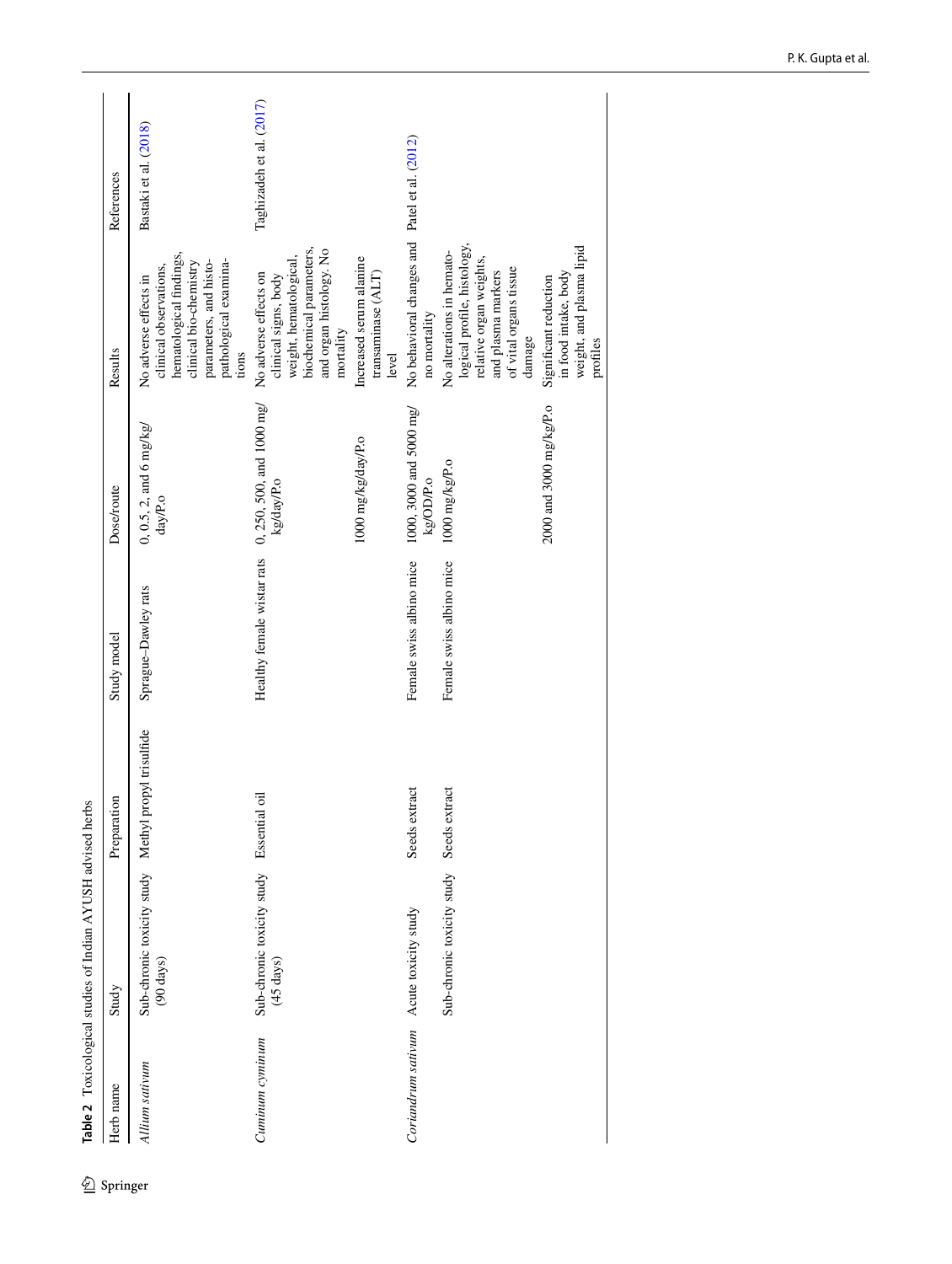| Table 2 (continued)                 |                                                   |                                                  |                                      |                                        |                                                                                                                                                            |                           |
|-------------------------------------|---------------------------------------------------|--------------------------------------------------|--------------------------------------|----------------------------------------|------------------------------------------------------------------------------------------------------------------------------------------------------------|---------------------------|
| Herb name                           | Study                                             | Preparation                                      | Study model                          | Dose/route                             | Results                                                                                                                                                    | References                |
| Ocimum basilicum/<br>Ocimum sanctum | Acute toxicity test                               | 50% ethanolic leaf extract<br>of O. Sanctum      | Swiss albino mice                    | 200, 600, & 2000 mg/<br>kg/P.o         | nervous system toxicities<br>No hazardous symptoms<br>system and Autonomic<br>like Central nervous<br>or death                                             | Gautam and Goel (2014)    |
|                                     | Sub-chronic toxicity study<br>$(45 \text{ days})$ | extract of O. basilicum<br>Hydroalcoholic leaves | Wistar rats                          | 500 mg/kg/day/P.o                      | Reduced hematocrit, plate-<br>lets, and RBC count                                                                                                          |                           |
|                                     |                                                   |                                                  |                                      | 50, 500, 1000 & 2000 mg/<br>kg/day/P.o | Neither deaths nor adverse<br>albumin, cholesterol,<br>effects were seen on<br>(glucose, creatinine,<br>LDL, HDL, VLDL,<br>serum parameters<br>SGPT, SGOT) |                           |
|                                     | Acute toxicity study                              | The essential oil of O.                          | Wistar albino rats                   | 5-1000 mg/kg/P.ogavage                 | No abnormalities on day 1                                                                                                                                  |                           |
|                                     |                                                   | basilicum                                        |                                      | 1500 mg/kg/P.o gavage                  | Brief torpor just after gav-<br>ages disappeared after<br>few minutes                                                                                      |                           |
|                                     |                                                   |                                                  |                                      | 2000 and 3000 mg/kg/P.o<br>gavage      | the day with no mortality<br>Stayed torpid throughout                                                                                                      |                           |
|                                     |                                                   |                                                  |                                      | 3500 mg/kg/P.o. gavage                 | Mortality 100%                                                                                                                                             |                           |
| Curcuma longa                       | Sub-chronic toxicity study                        | Demethylatedcurcumi-<br>noids                    | Sprague-Dawley rats                  | 5000 mg/kg/P.o                         | No mortality and no signs<br>observation (14 days)<br>of toxicity during the<br>and thereafter                                                             | Krishnaraju et al. (2009) |
|                                     | Sub-chronic toxicity study<br>$(90 \text{ days})$ | Gold (extract<br>formulation)<br>Turmipure       | Sprague-Dawley rats of<br>either sex | 500, 1500, and 3000 mg/<br>kgP.o       | evidence of genotoxicity<br>No adverse effects and no                                                                                                      |                           |
| Cinnamon species                    | Sub-acute toxicity study                          | Aqueous extract                                  | Female Sprague-Dawley<br>rats        | $0.1$ g/kg/P.o                         | behavior, water intake,<br>hematological param-<br>No adverse effects on<br>eters, and mortality<br>food consumption,                                      | Ahmad et al. (2015)       |
|                                     |                                                   |                                                  |                                      | $0.5$ and $2$ g/kg/P.o                 | A slight decrease in weight<br>of kidney and liver                                                                                                         |                           |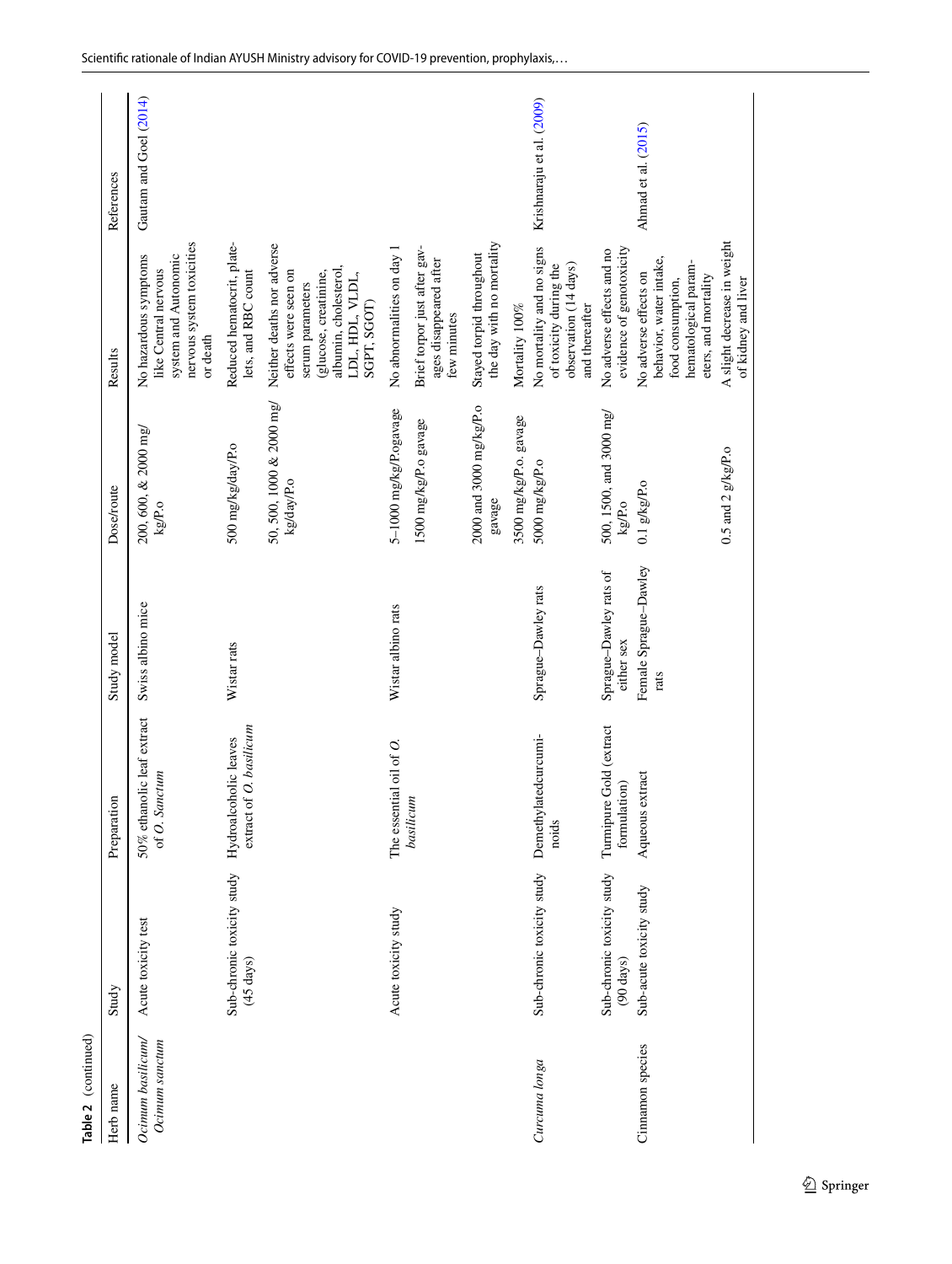| Herb name             | Study                                             | Preparation                                                     | Study model                          | Dose/route                                 | Results                                                                                                                                                                                           | References              |
|-----------------------|---------------------------------------------------|-----------------------------------------------------------------|--------------------------------------|--------------------------------------------|---------------------------------------------------------------------------------------------------------------------------------------------------------------------------------------------------|-------------------------|
| Piper nigrum          | Acute toxicity study                              | Aqueous extract                                                 | Sprague-Dawley rats of<br>either sex | 5000 mg/kg/P.o./OD                         | pathological changes in<br>selected internal organs<br>behavioral changes, No<br>No signs of toxicity, No<br>mortality, No histo-                                                                 | Siharat et al. $(2007)$ |
|                       | Sub-chronic toxicology<br>study (90 days)         | Aqueous extract                                                 | Sprague-Dawley rats                  | 300, 600 and 1200 mg/<br>$\mathrm{kgP.0}$  | parameters, biochemical<br>parameters, and histopa-<br>No abnormalities in body<br>weight, hematological<br>thology                                                                               |                         |
| Zingiber officinale   | Sub-chronic toxicity study<br>$(45 \text{ days})$ | Ginger powder                                                   | Sprague-Dawley rats                  | 500 mg/kg/P.o                              | eral conditions, behavior,<br>tological parameters, No<br>consumption and hema-<br>No abnormalities in gen-<br>growth, food and water<br>mortality                                                | Rong et al. (2009)      |
|                       |                                                   |                                                                 |                                      | 1000 and 2000 mg/kg/P.o                    | dose-dependent decrease<br>cal parameters except a<br>No changes in biochemi-<br>in serum lactate dehy-<br>drogenase                                                                              |                         |
|                       |                                                   |                                                                 |                                      | 2000 mg/kg/P.o                             | Reduced weight of testes                                                                                                                                                                          |                         |
|                       | Sub-chronic toxicity study<br>$(13$ weeks)        | Ginger oil                                                      | Wistar rats                          | 100, 250, and 500 mg/kg/<br>${\rm day/Po}$ | No adverse effects on body<br>eters, and histopathology<br>ters, biochemical param-<br>hematological parame-<br>weight, organ weights,<br>food consumption,<br>of selected organs<br>No mortality |                         |
| Raisin (dried grapes) | Sub-chronic toxicity study<br>$(90 \text{ days})$ | Grape seed extract with<br>5% catechin<br>monomers<br>less than | Sprague-Dawley rats                  | 0, 0.5, 1.0, or $2.0\%$ of diet            | ogy evaluations, and his-<br>No toxicologically signifi-<br>parameters, ophthalmol-<br>cant changes in clinical<br>topathological findings<br>signs, hematological                                | Wren et al. (2002)      |
|                       | Acute toxicity study                              | extract from grape seeds<br>Proanthocyanidin-rich               | Fischer 344 rats                     | 2 and 4 $g/kgP.0$                          | No evidence of acute oral<br>toxicity                                                                                                                                                             |                         |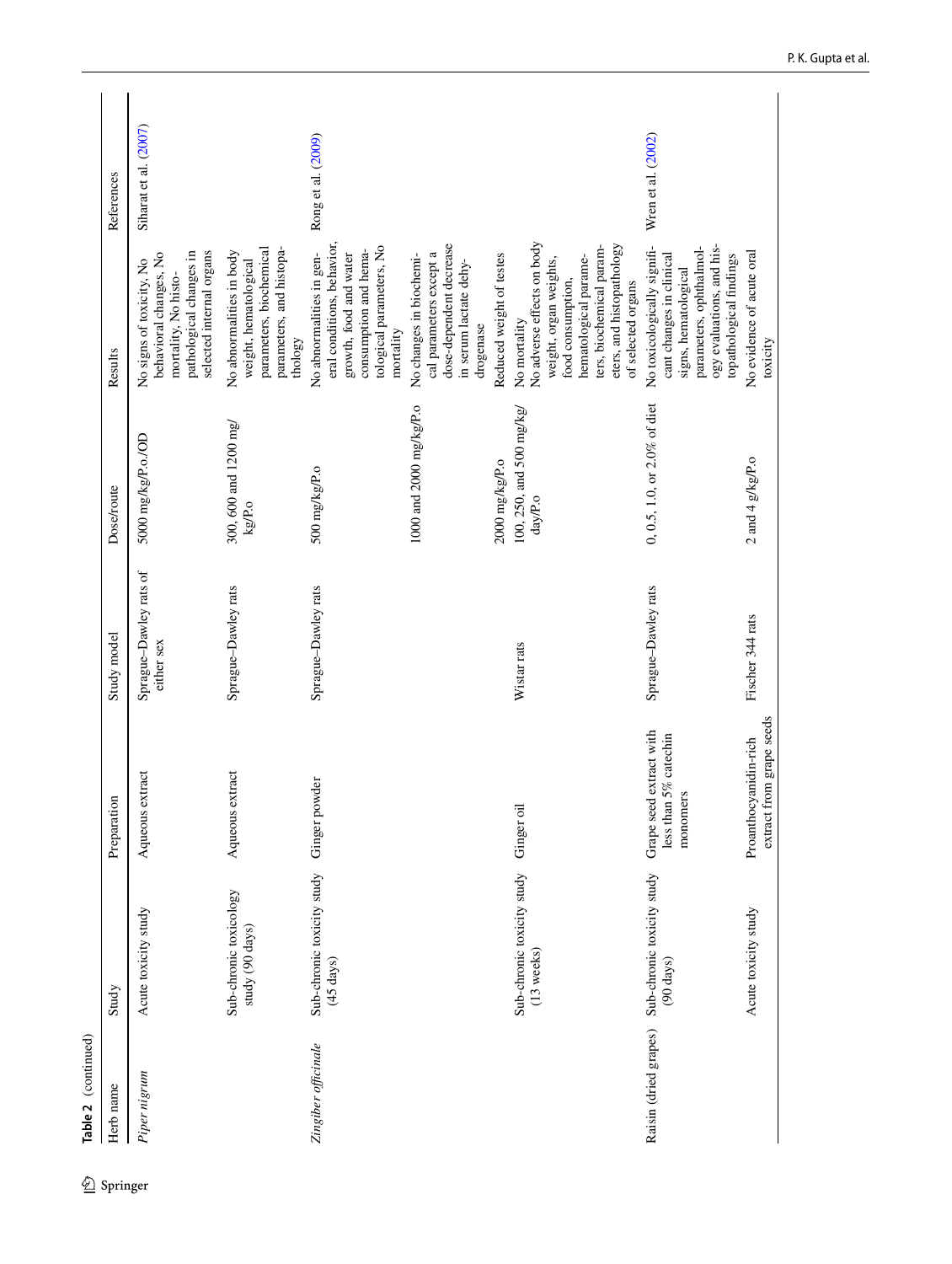| Preparation<br>Sub-chronic toxicity study<br>Syzigium aromaticum Acute toxicity study<br>$(90 \text{ days})$<br>Study<br>Herb name | Aqueous extract                          | Healthy Swiss albino mice<br>Study model | Dose/route                                                                                | Results                                                                                                                                                                                                                                                                                                                                   | References              |
|------------------------------------------------------------------------------------------------------------------------------------|------------------------------------------|------------------------------------------|-------------------------------------------------------------------------------------------|-------------------------------------------------------------------------------------------------------------------------------------------------------------------------------------------------------------------------------------------------------------------------------------------------------------------------------------------|-------------------------|
|                                                                                                                                    |                                          |                                          |                                                                                           |                                                                                                                                                                                                                                                                                                                                           |                         |
|                                                                                                                                    |                                          | and Wistar rats of both<br>sexes         | 500-5000 mg/kg/P.o                                                                        | No physical changes in the<br>tory system. No change<br>was found, few animals<br>skin, fur, eyes, respira-<br>died before the end of<br>in behavioral pattern.<br>Abdominal writhing<br>the study. LD50 was<br>2500 mg/kg/P.o                                                                                                            | Agbaje et al. (2009)    |
|                                                                                                                                    | Aqueous extract                          | Swiss albino mice and<br>wistar rats     | 300 and 700 mg /kg/P.o                                                                    | Showed effects on hemato-<br>Severe and irreversible<br>serum electrolytes and<br>in brain, kidney, liver,<br>increased serum urea.<br>histological changes<br>logical parameters<br>Altered (decreased)<br>stomach                                                                                                                       |                         |
| (for 20, 40, and 60 days)<br>Subchronic toxicity study<br>Mentha arvensis                                                          | Petroleum ether extract of<br>the leaves | Male albino mice                         | 10 and 20 mg/mouse/<br>day/P.o                                                            | SGOT, SGPT, acid phos-<br>serum protein, bilirubin,<br>phatase, blood urea, and<br>count. No alterations of<br>the number of offspring<br>dependent reduction in<br>epididymis, and sperm<br>fall in weight of testis,<br>hematological indices<br>of treated male mice<br>females. Reversible<br>mated with normal<br>Dose and duration- | Sharma and Jacob (2001) |
| Methanolic<br>Acute toxicity study<br>Trachyspermum<br>ammi                                                                        | seed extract                             | Wistar rats                              | 400, 800, 1600, and<br>3200 mg/kg/P.o<br>1600 mg/kg/P.o<br>800 mg/kg/P.o<br>400 mg/kg/P.o | Fewer side effects than the<br>Two deaths occurred after<br>24 h in rats administer-<br>Skin allergy, difficulty in<br>ing crude extract up to<br>breathing, and convul-<br>$3200$ mg/kg/P.o<br>No side effects<br>higher dose<br>sions                                                                                                   | Siddiqui et al. (2019)  |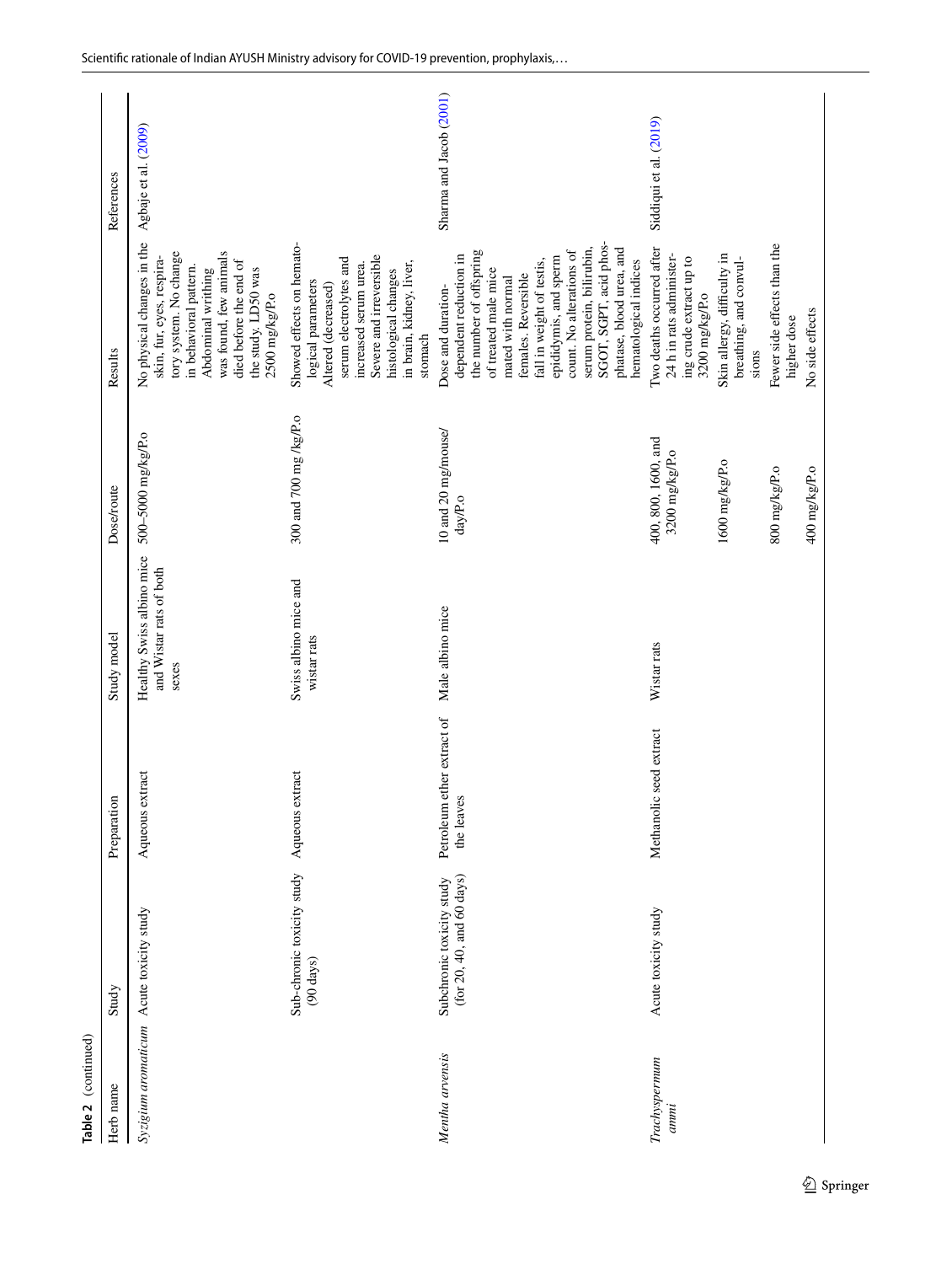*C. longa* are 216, 399, and 226 respectively while *Chyawanprash*, *S. aromaticum,* and *T. ammi* has no reported ADR to date. These numbers are negligible in comparison to ADRs reported of another prophylactic drug like hydroxychloroquine (23,994) and paracetamol (149,820). The above data support the safety of advisory for longer human uses. Although limited access and information are available may be due to under-reporting or less known reporting procedure. *Ayursuraksha,* an Indian ASU pharmacovigilance reporting site, has no available data for public access to get an idea of ADRs reported to date for a particular herb, active ingredient, and their combination.

Guidelines issued are self-care, so no unsubstantial claims and no Ayurveda professional practice is promoted. Ministry of AYUSH issued a notification prohibiting the mongering of unsubstantiated and unauthenticated claims of curing COVID-19 through AYUSH medicines. It stated that all Indian states and Union Territories are directed to stop or prevent publicity and advertisement of AYUSH related claims for COVID-19 treatment in television, print media, and electronic media. This step has fairly regulated the claims made through e-platforms and print media (Anonymous [2020\)](#page-22-25).

#### **International relevance**

More than 30 traditional medicine guidelines (for treatment alone 26 from china, 2 from South Korea) for prevention, prophylaxis, and treatment of COVID-19 have been issued till 12 May 2020. Many nations have adopted the translated version like Japan has adopted the translated version of Traditional Chinese Medicine (Lin et al. [2020](#page-23-36)). Indian AYUSH self-care guideline is translated in 5 united nation (UN) languages and 3 other international languages; hence it was eminent to see such advisory in light of current science and public health prospect.

# **Stress, anxiety, depression, fear, psychosis, psychoneuroimmunological correlations, and Yoga**

The concept of the psychosomatic phenomenon has its roots in one of the traditional/classical *Yoga* texts (The *Yoga Vashista,* codified nearly 5000 years ago) termed as *Adhija-Vyadhi*. Uncontrolled, long-standing stress at *Manomaya Kosha* (Mental body) may lead to disturbances in the *Prana* (vital energy–similar to Qi), and manifest the disturbances in the *Annamaya Kosa* (Physical body) may result in several psychosomatic diseases. Stress, anxiety, depression, fear psychosis, sleep disturbances, loneliness (lockdown effect) are associated with the ongoing COVID-19 pandemic. Psychoneuroimmunology (PNI) studies showed correlation between the state of mind and the state of physical health (Singh et al.

[2015](#page-24-37)). Eustress helps to cope with the demanding situation at the physical, mental or emotional level, but uncontrolled long-standing stress/chronic stress can have an immunosuppressive effect, a risk factor for COVID-19. Stress may dysregulate different immune parameters (e.g. inflammatory pathways) and lead to disease. Elevated pro-inflammatory cytokine production may generate sustained upper respiratory infection symptoms. Limited studies are carried out to evaluate the effect of *Yoga* on the immune system and it may decrease IL-1β, IL-6, and TNF-α in inflammatory stages and reflects immunomodulation (Falkenberg et al. [2018\)](#page-23-37). Increasing psychological resources (mindfulness, body consciousness, self-transcendence, spiritual peace, and social connectedness) may bring about salutary effects on emotional wellbeing. PNI correlation and protective effect of *Yoga* in modulation of acute stress, chronic stress, comorbidity, and immune system are explained in Fig. [3](#page-12-0).

Endocrine, nervous and immune systems are interconnected, so disruption in one creates an impact on the other. Yoga activates neurohormonal mechanisms by inhibiting the posterior or sympathetic area of the hypothalamus, optimizes sympathetic responses to stressful stimuli, restores autonomic reflexes associated with stress, increases the parasympathetic activity thus reduces stress, anxiety, balances autonomic functions and hormonal secretions (Balasubramaniam et al. [2013\)](#page-22-26). *Yoga* therapy was also found beneficial in enhancing immunity, sleep, cardio-pulmonary fitness, and telomere length in regular practitioners (Ornish et al. [2008;](#page-23-25) McCall et al. [2013](#page-23-38)). The above discussion supports that *Yoga, Pranayaam,* and *Dhyaan* can be a better way of managing stress in the current pandemic situation.

# **Co‑morbidities management through drugs and non‑pharmacological procedures**

Emerging data suggest an increased association and a heightened mortality in patients of COVID-19 with comorbidities (Singh et al. [2020\)](#page-24-38). Co-morbidities predispose the patients to multi-organ failure during an infection. According to a recently published study on laboratoryconfirmed cases of COVID-19, patients with any comorbidity yielded poorer clinical outcomes than those without. A systematic review and meta-analysis on the prevalence of co-morbidities and their effects in COVID-19 patients revealed that underlying disease, including hypertension, respiratory system disease, and cardiovascular disease, may be risk factors for severe patients compared with non-severe patients (Yang and Zhou [2020\)](#page-24-39). Hence advised drugs were screened for various morbidities associated with COVID-19. It was observed that all herbs protect from single or multiple co-morbidities collectively or individually. The role of advised herbs and their mechanism of action against co-morbidities associated with COVID-19 is explained in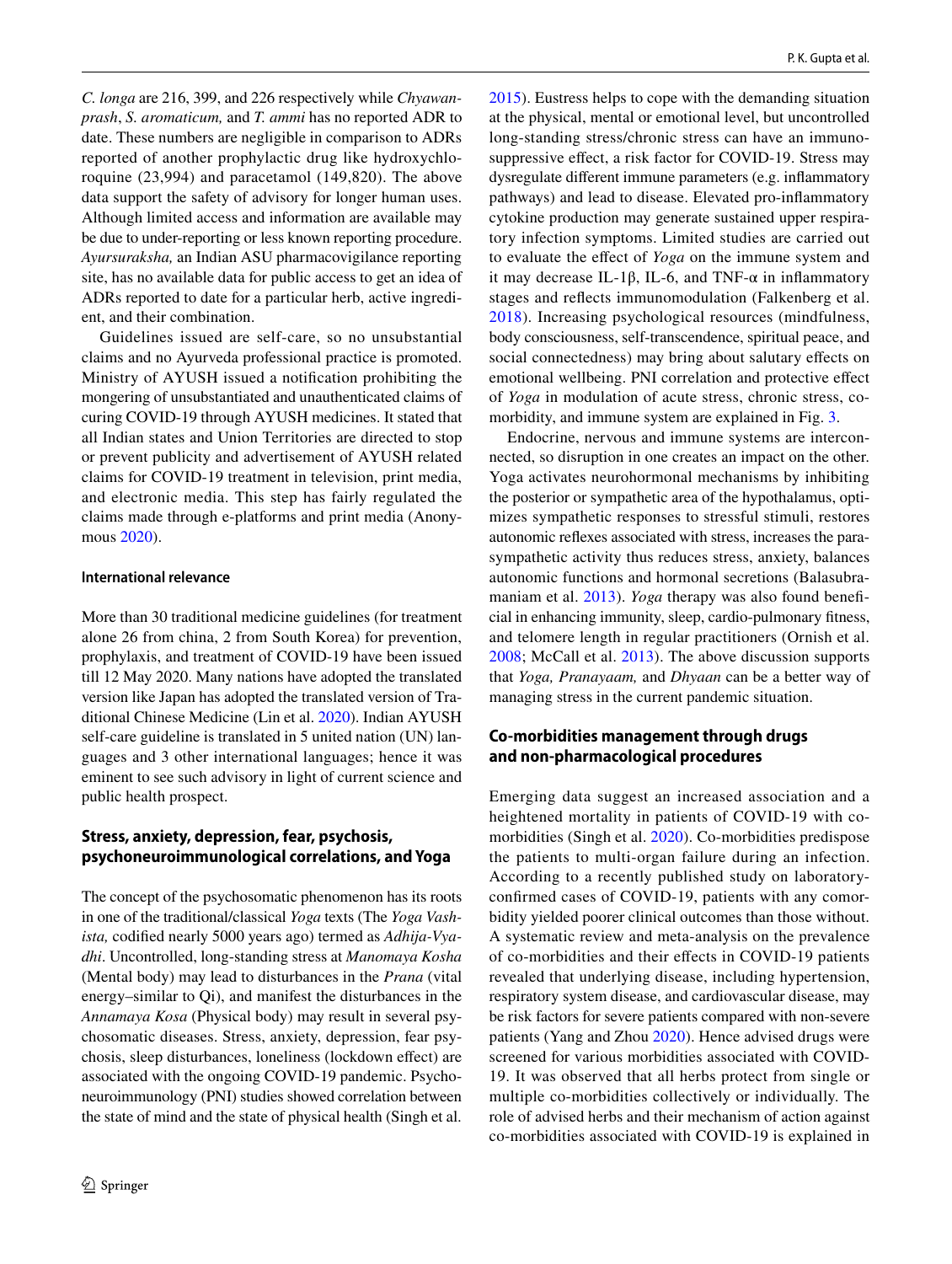| Activity          | Herb                 | Mechanistic property                                                               |
|-------------------|----------------------|------------------------------------------------------------------------------------|
| Anti-obesity      | Allium sativum       | Decreased fat accumulation in 3T3-L1 adipocytes and stimulates apoptosis           |
|                   | Zingiber officinalis | Decreases the level of fatty acid synthase                                         |
|                   | Piper nigrum         | Reduces LDL, VLDL, HMGCoA reductase                                                |
|                   | Cinnamomum           | Reduces Serum cholesterol                                                          |
|                   | Cuminum cyminum      | Reduces Serum cholesterol, LDL, and triglycerides                                  |
| Anti-diabetic     | Ocimum sanctum       | Enhances Insulin secretions                                                        |
|                   | Curcuma longa        | Act through PPAR-activation                                                        |
|                   | Zingiber officinalis | Increases cell-mediated glucose uptake                                             |
|                   | Cinnamomum           | Enhances Insulin secretions and their action                                       |
| Antihypertensive  | Allium sativum       | Reduces induction of NHE and activation of Na pump activity                        |
|                   | Cinnamomum           | Increases level of ANF                                                             |
|                   | Cuminum cyminum      | Reduces Sr. Cholesterol, LDL, triglycerides, act as a diuretic                     |
| Cardioprotective  | Allium sativum       | Free radical scavenger, Controls cardiac Na/K ATPase activity                      |
|                   | Piper nigrum         | Reduces LDL, VLDL, HMGCoA reductase                                                |
|                   | Chywanprash          | Free radical scavenging                                                            |
|                   | Cinnamomum           | Reduces Serum cholesterol, and total lipid level                                   |
| Nephroprotective  | Ocimum sanctum       | Anti oxidative and free radical scavenging                                         |
|                   | Curcuma longa        | Reduces oxidative stress and increases kidney glutathione content                  |
|                   | Cuminum cyminum      | Diuretic action                                                                    |
|                   | Chywanprash          | Free radical scavenging                                                            |
| Hepato-protective | Ocimum sanctum       | Increase bile synthesis, reduces liver lipid synthesis                             |
|                   | Zingiber officinalis | Anti-oxidant action                                                                |
|                   | Piper nigrum         | Reduces superoxide dismutase, catalase, glutathione reductase                      |
| Pulmo-protective  | Curcuma longa        | Anti-inflammatory activity                                                         |
|                   | Cuminum cyminum      | Manages inflammatory pulmonary response, increase activity of surfactant protein D |
|                   | Chywanprash          | Settle pulmonary ailments, immunomodulatory                                        |

<span id="page-20-0"></span>**Table 3** The activity and mechanistic properties of the herbs advised by Indian AYUSH for COVID-19

Fig. [2](#page-11-0) and Table [3.](#page-20-0) Yoga has also gained popularity as an adjunct therapeutic tool in the management of diabetes, hypertension, obesity, respiratory disorders, autoimmune disorders and other psychosomatic illnesses (Ornish et al. [2008](#page-23-25); McCall et al. [2013\)](#page-23-38) hence may equally contribute to co-morbidities management.

## **Post‑COVID‑19 rehabilitations**

Evidence from China has shown that recovery will be longer and more complex in COVID-19 patients due to neurological, cardiovascular, and respiratory after effects**.** The symptoms of COVID-19 disease can range from very mild to severe. Community-acquired pneumonia, ARDS, acute cardiac injury, stress, depression, and acute kidney injury in COVID-19 patients results in decreased activities of daily living and quality of life accompanied by decreased physical and mental function. Many research studies support that *Y*oga therapy is reported to relieve post-traumatic stress disorder symptoms in war veterans, tsunami survivors, hurricane refugees, and flood survivors (Tyagi [2013](#page-24-25)). Based on the above discussion, *Yoga* therapy may prove a beneficial rehabilitative strategy in patients having a history of severe symptoms of COVID-19 in improving dyspnea, inflammatory markers, respiratory functions, cardiac functions, quality of life, and post-traumatic stress disorder as shown in Fig. [4](#page-21-0). AYUSH guidelines can help to get back, improve the functioning system of the body as standard rehabilitation therapy (Fig.  $5$ ).

There is a need to document the feedbacks of self-care advisory and in this regard, the Indian AYUSH ministry's attempt of "*Ayush Sanjeevani*" mobile application (covered > 100 thousand downloads and > 1 million cumulative feedbacks as of 19 June 2020) and *Arogyaduta* are appreciable. Advisory has streamlined the AYUSH human resources (> 7 lakh AYUSH practitioners) and associated infrastructure (near 25,000 health facilities) in India.

# **Conclusion**

From time to time, scientific advisory released by the national government of a country has great significance and is considered as an important medical guideline but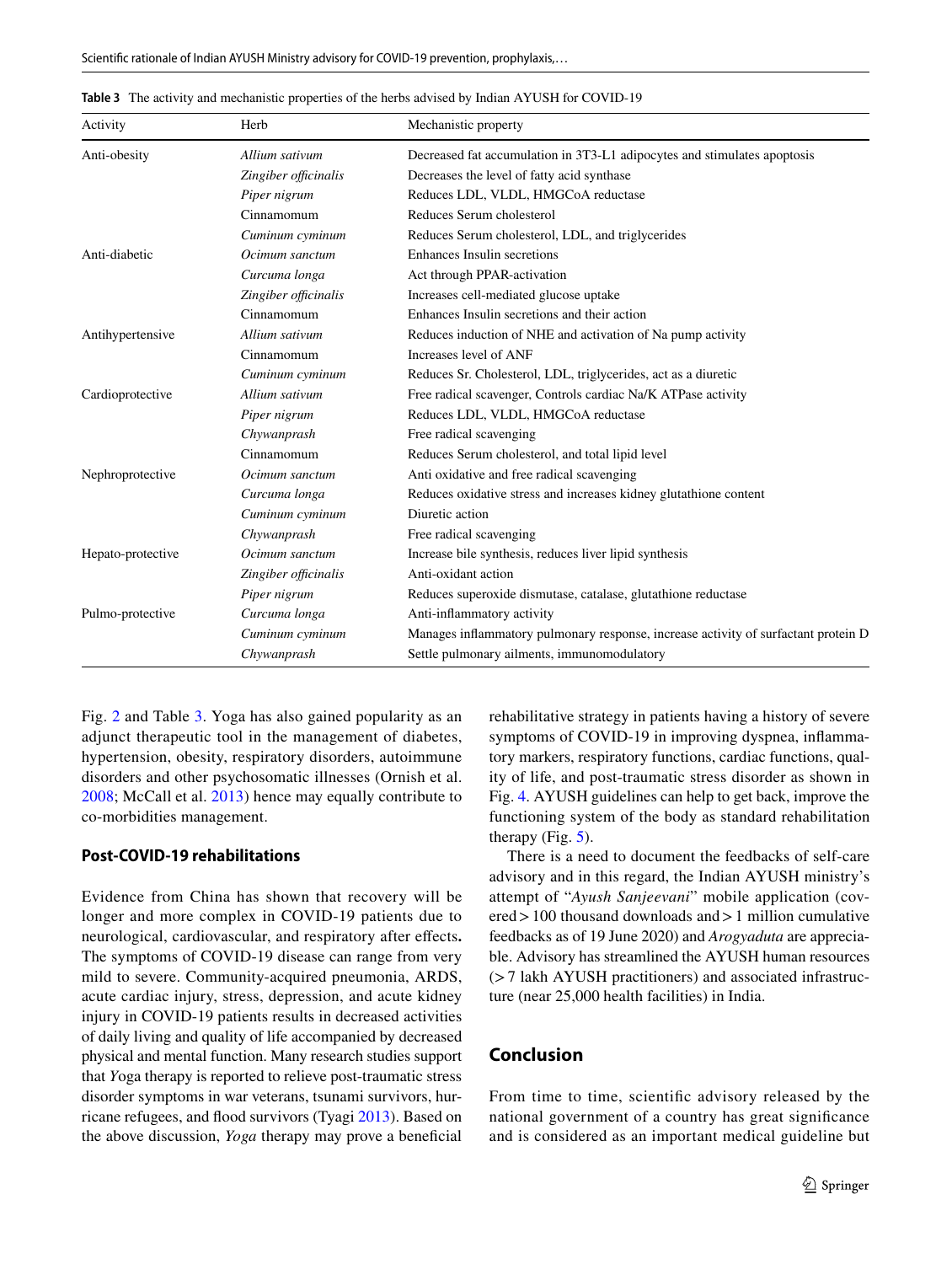

<span id="page-21-0"></span>

<span id="page-21-1"></span>

the modern medical fraternities have some apprehension for the unconventional method like AYUSH. The information discussed in this article is the rationale behind advisory and will gradually increase the wisdom to provide an alternative to a large Indian community. The detailed immunological and other scenarios of herbal medicine are portrayed in Fig. [1](#page-10-0)a in terms of B-cell/T-cell response, cytokines release, and antimicrobial activity. It can be concluded that AYUSH-advised herbs and *Yoga* promote the state of immunity preparedness to threat, and equipoise the immunity in COVID-19, COVID-19 related co-morbidities (Fig. [2\)](#page-11-0) and stress management. It may be a simple, safe, cost-effective, accessible, acceptable, infrastructure compatible, pragmatic for a longer duration, and sustainable preventive and prophylaxis approach for COVID-19. AYUSH ministry advisory not only supports the health of COVID-19 people but also creating a mental state that one can remain safe following home remedies (Rajkumar [2020\)](#page-24-40). It is adoptive in nature and in the long run, it will change an individual's habits that may reduce the burden of overall health care. It was an advisory release for pan India which may have a pan globe following. We have thoroughly searched the scientific domain for each component of advisory for its pharmacological relevance. We conclude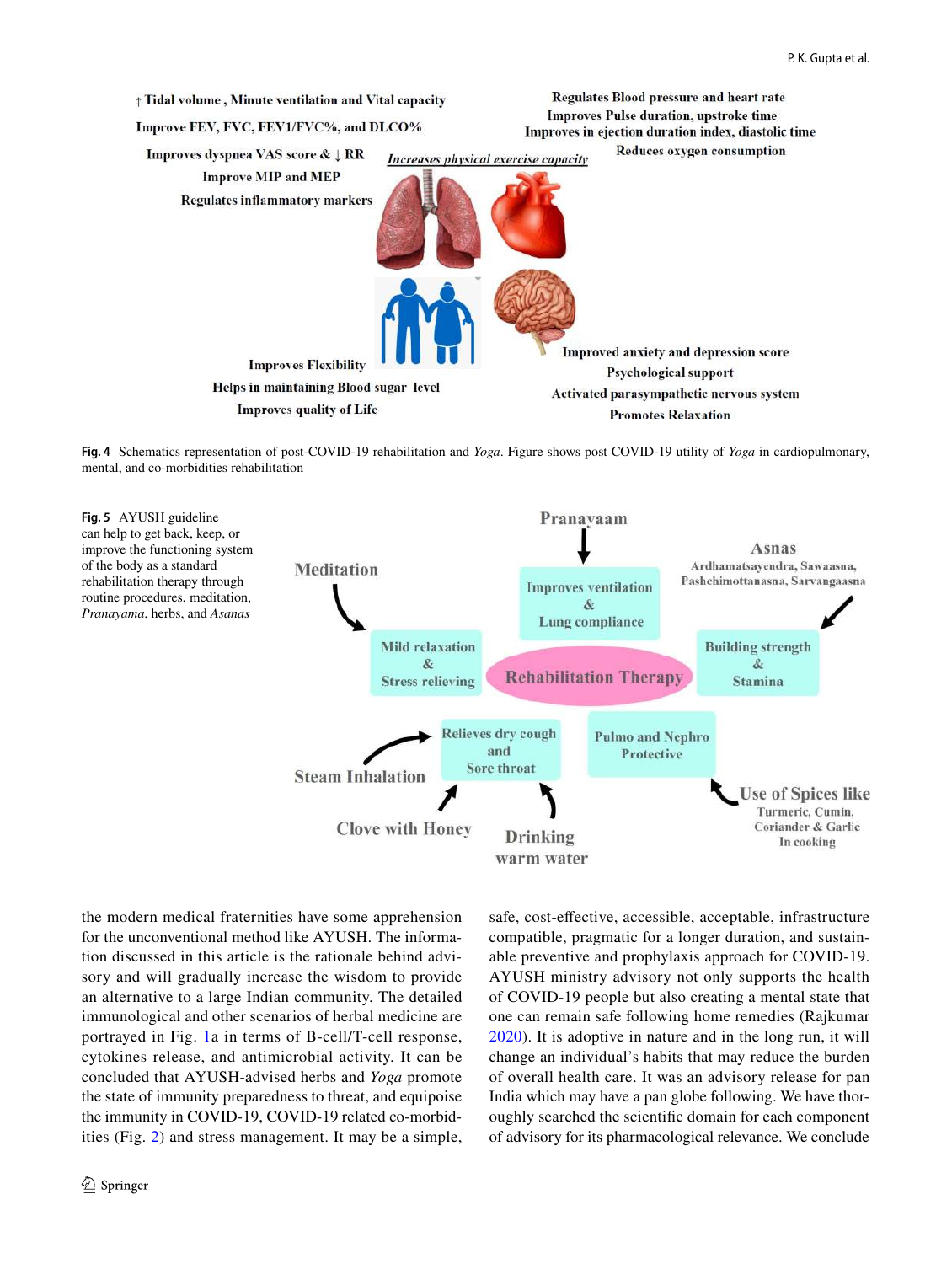that this advisory comes up with a strong scientific rationale and further indicated more precise research in clinical/ observational trials concerning COVID-19 and prevention of other infections. This advisory can pave the way to overcome this pandemic and may open a new window for the effective use of traditional medicines throughout the world. Considering the properties of flora, *Yoga*, and procedures, this advisory encouraging us to get closer to the natural way of healing.

**Acknowledgements** Authors are thankful to their parent institutions for the support and assistance during the work and scientific writing. We acknowledge Dr. Kathrina Petterson Sjorup, World Health Organisation, Uppsala Monitoring System, Sweden for giving guidance of public access website [www. vigia ccess. org](http://www.vigiaccess.org)**.** We thank Prof. Brij Mohan Singh & Prof. Kishor Patwardhan, Banaras Hindu University, Varanasi, India for guiding and conceptual structuring. We thank Dr. Neelam Singh, Research Officer, CCRAS, Gwalior, India for information about *Ayush Sanjivani* mobile application. Authors are thankful to their parent institutions for providing all kind of support. The authors have no financing to disclose.

#### **Declarations**

**Ethical Statement** This article does not contain any studies involving animals performed by any of the authors. This article does not contain any studies involving human participants performed by any of the authors.

**Conflict of interest** Prashant Kumar Gupta, Kishor Sonewane, Mariappan Rajan, Nitin J Patil, Trapti Agrawal, Ena Ray Banerjee, Nagendra Singh Chauhan, Awanish Kumar declare that they have no conflict of interest.

# **References**

- <span id="page-22-8"></span>Abdel-Tawwab M, Samir F, Abd El-Naby AS, Monier MN (2018) Antioxidative and immunostimulatory effect of dietary cinnamon nanoparticles on the performance of Nile tilapia, *Oreochromis niloticus* (L.) and its susceptibility to hypoxia stress and *Aeromonas hydrophila* infection. Fish Shellfish Immunol 74:19–25
- <span id="page-22-6"></span>Afolayan FID, Erinwusi B, Oyeyemi OT (2018) Immunomodulatory activity of curcumin-entrapped poly D, L-lactic-co-glycolic acid nanoparticles in mice. Integr Med Res 7:I68–I75
- <span id="page-22-22"></span>Agbaje EO, Adeneye AA, Daramola AO (2009) Biochemical and toxicological studies of aqueous extract of Syzigiumaromaticum (L) merr. &perry(Myrtaceae) in rodents. Afr J Tradit Complement Altern Med 6(3):241–254
- <span id="page-22-4"></span>Ahmad A, Husain A, Mujeeb M (2013) A review on therapeutic potential of *Nigella sativa*: a miracle herb. Asian Pac J Trop Biomed 3(5):337–352
- <span id="page-22-24"></span>Ahmad RA, Nouri HS, Majid FAA et al (2015) Assessment of potential toxicological effects of Cinnamon bark aqueous extract in rats. Int J Biosci Biochem Bioinformatic 5(1):36–44
- <span id="page-22-5"></span>Al-Ankari AS (2005) Immunomodulating effects of black seed and oxytetracycline in pigeons. Immunopharmacol Immunotoxicol 27:515–520
- <span id="page-22-25"></span>Anonymous (2020) Order no. F.no. Z 25023/09/2018-2020-DCC (AYUSH), Government of India, Ministry of AYUSH
- <span id="page-22-14"></span>Arora S, Bhattacharjee J (2008) Modulation of immune responses in stress by Yoga. Int J Yoga 1(2):45–55
- <span id="page-22-12"></span>Arreola R, Quintero-Fabian S, Lopez-Roa RI et al (2015) Immunomodulation and anti-inflammatory effects of garlic compounds. J Immunol Res 2015:401630
- <span id="page-22-0"></span>Atkinson NL, Permuth-Levine R (2009) Benefits, barriers, and cues to action of yoga practice: a focus group approach. Am J Health Behav 33(1):3–14
- <span id="page-22-26"></span>Balasubramaniam M, Telles S, Doraiswamy PM (2013) Yoga on our minds: a systematic review of yoga for neuropsychiatric disorders. Front Psychiatry 3:117
- <span id="page-22-13"></span>Bale AP, Manerikar V, Tengse VG (2015) Review on pharmacodynamics of nasya. Int Ayu Med J 3(6):1780–1784
- <span id="page-22-23"></span>Bastaki M, Aubanel M, Cachet T (2018) Absence of adverse effects following the gavage administration of methyl propyl trisulfide to Sprague–Dawley rats for 90 days. Food Chem Toxicol 120:544–551
- <span id="page-22-16"></span>Bezerra LA, De Melo HF, Garay AP et al (2014) Do 12-week yoga program influence respiratory function of elderly women? J Hum Kinet 43:177–184
- <span id="page-22-15"></span>Bhardwaj A, Sharma MK, Gupta M (2013) Endoscopic evaluation of therapeutic effects of "Anuloma-Viloma Pranayama" in Pratishyayaw.s.r. to mucociliary clearance mechanism and Bernoulli's principle. Ayu 34(4):361–367
- <span id="page-22-18"></span>Byadgi PS (2011) Concept of immunity in Ayurveda. J Appl Pharm Sci 1(5):21–24
- <span id="page-22-1"></span>Cabral P, Meyer HB, Ames D (2011) Effectiveness of yoga therapy as a complementary treatment for major psychiatric disorders: a meta-analysis. Prim Care Companion CNS Disord 13(4):PCC.10r1068
- <span id="page-22-11"></span>Carrasco FR, Schmidt G, Romero AL et al (2009) Immunomodulatory activity of *Zingiber officinale* Roscoe, *Salvia officinalis* L. and *Syzygiumaromaticum* L. essential oils: evidence for humor- and cell-mediated responses. J Pharm Pharmacol 61(7):961–967
- <span id="page-22-7"></span>Chandrasekaran CV, Sundarajan K, Edwin JR, Gururaja GM, Mundkinajeddu D, Agarwal A (2013) Immune-stimulatory and antiinflammatory activities of *Curcuma longa* extract and its polysaccharide fraction. Phcog Res 5:71–79
- <span id="page-22-2"></span>Chauhan PS, Satti NK, Suri KA, Amina M, Bani S (2010) Stimulatory effects of *Cuminum cyminum* and flavonoid glycoside on cyclosporine-A and restraint stress induced immune-suppression in Swiss albino mice. Chem Biol Interact 185(1):66–72
- <span id="page-22-9"></span>Chouhan G, Islamuddin M, Muzamil YW (2015) Leishmanicidal activity of *Piper nigrum* bioactive fractions is interceded via apoptosis in vitro and substantiated by Th1 immunostimulatory potential in vivo. Front Microbiol 6:1368
- <span id="page-22-21"></span>Ciavarella C, Motta I, Valente S, Pasquinelli G (2020) Pharmacological (or synthetic) and nutritional agonists of PPAR-γ as candidates for cytokine storm modulation in COVID-19 disease. Molecules 25(9):2076
- <span id="page-22-20"></span>Das R, Mitra S, Mukherjee K, Paul P, Singh UP, Banerjee E (2015) Anti-oxidant and anti-inflammatory activities of different varieties of piper leaf extracts (*Piper betle* L.). OMICS Nutr Food Sci 5:5
- <span id="page-22-19"></span>Das R, Biswas S, Banerjee E (2016) Nutraceutical—prophylactic and therapeutic role of functional food in health and disease. J Nutr Food Sci 6:4
- <span id="page-22-17"></span>Devpura G, Tomar BS, Nathiya D et al (2021) Randomised placebocontrolled pilot clinical trials on the efficacy of Ayurvedic treatment regime on COVID-19 positive patients. Phytomedicine 4:84
- <span id="page-22-3"></span>Duncker SC, Philippe D, Martin-Paschoud C et al (2012) Nigella sativa (black cumin) seed extract alleviates symptoms of allergic diarrhea in mice, involving opioid receptors. PLoS ONE 7:e39841
- <span id="page-22-10"></span>Dugenci SK, Arda N, Candan A (2003) Some medicinal plants as immunostimulant for fish. J Ethnopharmacol 88(1):99–106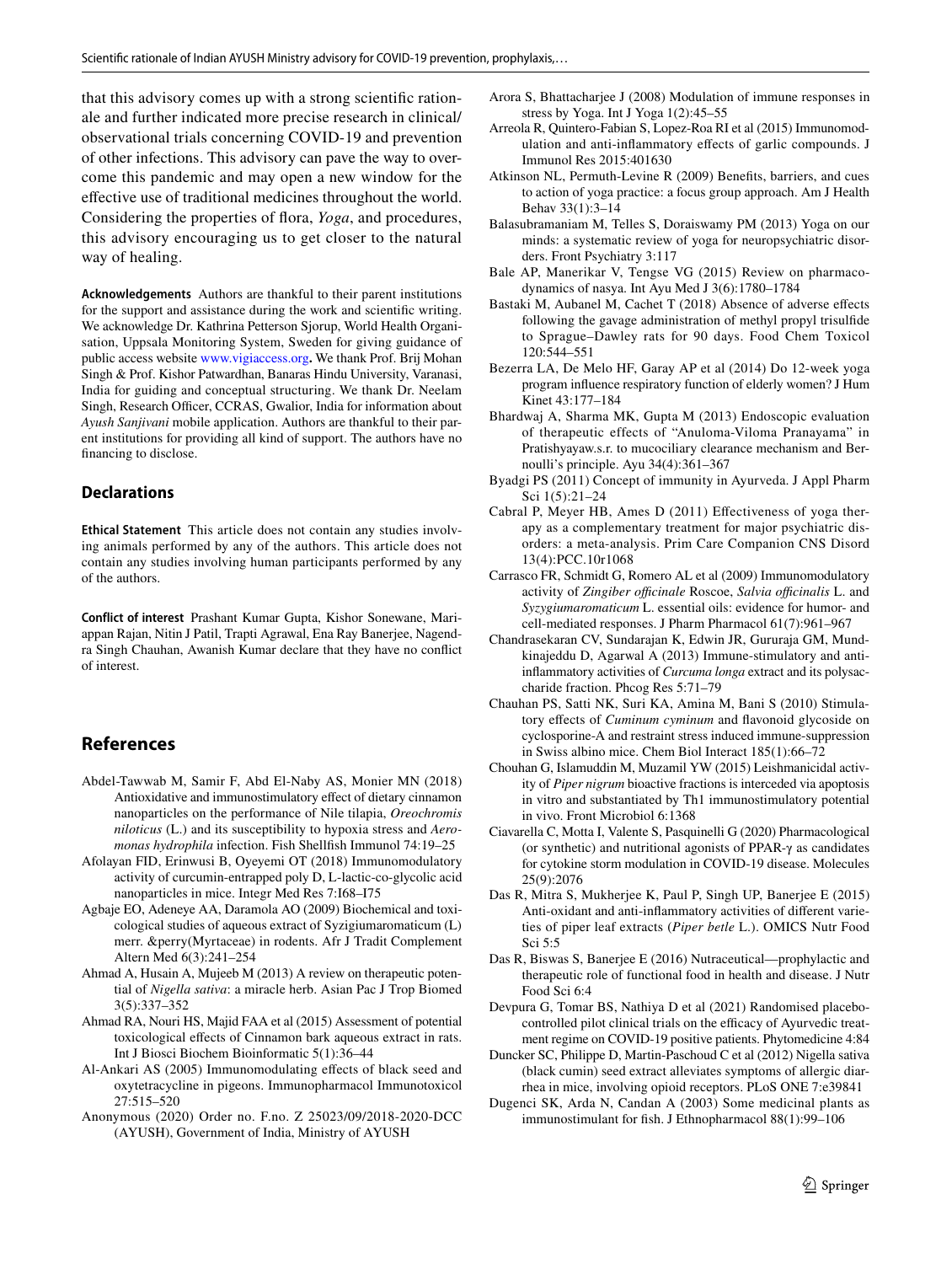- <span id="page-23-4"></span>Elmowalid GA, AbdEl-Hamid MI, AbdEl-Wahab AM et al (2019) Garlic and ginger extracts modulated broiler chicks innate immune responses and enhanced multidrug resistant *Escherichia coli* O78 clearance. Comp Immunol Microbiol Infect Dis 66:101334
- <span id="page-23-37"></span>Falkenberg RI, Eising C, Peters ML (2018) Yoga and immune system functioning: a systematic review of randomized controlled trials. J Behav Med 41(4):467–482
- <span id="page-23-3"></span>Feng ZH, Zhang GM, Hao TL et al (1994) Effect of diallyl trisulfde on the activation of T cell and macrophage-mediated cytotoxicity. J Tongji Med Univ 14:142–147
- <span id="page-23-11"></span>Flores GA, Rodriguez VL, Licea QR, Guerra TP, Padilla RC (2008) In vitro lymphocyte proliferation induced by Ocimumbasilicum, Perseaamericana, Plantago virginica and Rosa spp. extracts. J Med Plants Res 2(1):5–10
- <span id="page-23-34"></span>Gautam MK, Goel RK (2014) Toxicological study of Ocimum sanctum Linn leaves: hematological, biochemical, and histopathological studies. J Toxicol 2014:135654
- <span id="page-23-5"></span>Ghonime M, Eldomany R, Abdelaziz A, Soliman H (2011) Evaluation of immunomodulatory effect of three herbal plants growing in Egypt. Immunopharmacol Immunotoxicol 33:141–145
- <span id="page-23-26"></span>Godse AS, Shejwal BR, Godse AA (2015) Effects of suryanamaskar on relaxation among college students with high stress in Pune, India. Int J Yoga 8(1):15–21
- <span id="page-23-30"></span>Guleria R, Arora S, Mohan A et al (2015) Yoga is as effective as standard pulmonary rehabilitation in improving dyspnea, inflammatory markers, and quality of life in patients with COPD. Chest J 148(4):907A. https://doi.org/10.1378/chest. 2266469
- <span id="page-23-28"></span>Gupta A, Gupta R, Sood S et al (2014) Pranayam for treatment of chronic obstructive pulmonary disease: results from a randomized controlled trial. Integr Med (Encinitas) 13(1):26–31
- <span id="page-23-6"></span>Hesam H, Qotbi AAA, Seidavi A, Norris D (2014) Effects of different levels of coriander (*Coriandrum sativum*) seed powder and extract on serum biochemical parameters, microbiota, and immunity in broiler chick. Sci World J 2014:628979

<span id="page-23-23"></span>Hooda R, Hooda S, Sharma R (2017) Oil pulling: a wonderful ayurvedic Therapy. Int J Pharmacogn Chin Med 1(2):000112 https://ayush.gov.in

- <span id="page-23-18"></span>Ingok AM, Guler FK (2017) Cardamom, cumin, and Dill weed essential oils: chemical compositions, antimicrobial activitities, and mechanisms of action against Campylobacter spp. Molecules 22(7):1191
- <span id="page-23-9"></span>Jeba RC, Vaidyanathan R, Rameshkumar G (2011) Immunomodulatory activity of aqueous extract of Ocimum sanctum in rat. Int J Pharm Biomed Res (IJPBR) 2(1):33–38
- <span id="page-23-1"></span>Jia Xu, Yunfei Z (2020) Traditional Chinese Medicine treatment of COVID-19. Complement Ther Clin Pract 39:101165
- <span id="page-23-24"></span>Kamble UP (2019) Awareness of yoga develops human capital. Int J Physio Nutr Phys Educ 4(1):1348–1350
- <span id="page-23-33"></span>Kar S, Konsam S, Hore G, Mitra S, Biswas S, Sinha AB, Jana NR, Banerjee E (2015) E. Therapeutic use of fisetin, curcumin, and mesoporous carbaon nanoparticle loaded fisetin in bleomycin-induced idiopathic pulmonary fibrosis. Biomed Res Ther 2(4):250–262
- <span id="page-23-16"></span>Kesavan M, Rajagopalan K, Kuttan G, Kuttan R (1998) Clinical evaluation for the efficacy of an Ayurvedic drug formulation against HIV and AIDS. Amala Res Bull 18:117
- <span id="page-23-21"></span>Khedkar W, Pankaj SG et al (2020) A prospective clinical study of an Ayurvedic regimen in COVID-19 patients. J Ayurveda Integr Med. https://doi.org/10.1016/j.jaim.2020.10.008
- <span id="page-23-12"></span>Kim DH, Lee HG, Choi JM (2019) Curcumin elevates T follicular helper cells and germinal center B cell response for antibody production in mice. Immune Netw 19(5):e35
- <span id="page-23-14"></span>Kittima V, Nontawith A, Ngampong K et al (2010) Immunological and bactericidal effects of turmeric (Curcuma longa Linn.) extract in Pacific white shrimps (Litopenaeusvannamei Boone). Kasetsart J. (Nat. Sci.) 44:850–858
- <span id="page-23-35"></span>Krishnaraju AV, Sundararaju D, Sengupta K et al (2009) Safety and toxicolocal evaluation of Demethylated curcuminoids; A novel standardized curcumin product. Toxicol Mech Methods  $19(6 - 7) \cdot 447 - 460$
- <span id="page-23-27"></span>Kupershmidt S, Barnable T (2019) Definition of a Yoga breathing (Pranayama) protocol that improves lung function. Holist Nurs Pract 33(4):197–203
- <span id="page-23-2"></span>Larypoor M, Bayat M, Zuhair MH et al (2013) Evaluation of the number of CD4(+) CD25(+) FoxP3(+) treg cells in normal mice exposed to AFB1 and treated with aged garlic extract. Cell J 15:37–44
- <span id="page-23-36"></span>Lin A, Hye WL et al (2020) Herbal medicine and pattern identification for treating COVID-19: a rapid review of guidelines. Integr Med Res 9(2):100407. [https:// doi. org/ 10. 1016/j. imr.](https://doi.org/10.1016/j.imr.2020.100407) [2020. 100407](https://doi.org/10.1016/j.imr.2020.100407)
- <span id="page-23-29"></span>Liu K, Zhang W, Yang Y et al (2020) Respiratory rehabilitation in elderly patients with COVID-19: a randomized controlled study. Complement Ther Clin Pract 39:101166
- <span id="page-23-17"></span>Madaan A, SatyajyotiKanjilal AG et al (2015) Evaluation of immunostimulatory activity of Chyawanprash using in vitro assays. Indian J Exp Biol 53:158–163
- <span id="page-23-19"></span>Mandal S, Mandal M (2015) Coriander (*Coriandrum sativum* L.) essential oil: chemistry and biological activity. Asian Pac J Trop Biomed 5(6):421–428
- <span id="page-23-20"></span>Masoud ZS, Mohammad A, Leila E (2014) Biological activities of a new antimicrobial peptide from Coriandrum sativum. Int J Biosci 4(6):89–99
- <span id="page-23-32"></span>Masram P, Chaudhary S, Patel KS (2014) A brief review on ayurvedic concept of immunity and immunization. Ayurpharm Int J Ayur Alli Sci 3:230–240
- <span id="page-23-15"></span>Maurya VK, Kumar S, Prasad AK et al (2020) Structure-based drug designing for potential antiviral activity of selected natural products from Ayurveda against SARS-CoV-2 spike glycoprotein and its cellular receptor. Virus Dis. https://doi.org/10.1007/ s13337-020-00598-8
- <span id="page-23-38"></span>McCall MC, Ward A, Roberts NW, Heneghan C (2013) Overview of systematic reviews: yoga as a therapeutic intervention for adults with acute and chronic health conditions. Evid Based Complement Alternat Med 2013:945895. https://doi.org/10.1155/2013/ [945895](https://doi.org/10.1155/2013/945895)
- <span id="page-23-7"></span>Mediratta PK, Sharma KK, Singh S (2002) Evaluation of immunomodulatory potential of *Ocimum sanctum* seed oil and its possible mechanism of action. J Ethnopharmacol 80:15–20
- <span id="page-23-8"></span>Mukherjee N, Dash PK, Ram GC (2005) Immunotherapeutic potential of ocimum sanctum (L) in bovine subclinical mastitis. Res Vet Sci 79:37–43
- <span id="page-23-0"></span>Mukherjee PK, Bahadur S, Harwansh RK et al (2017) Paradigm shift in natural product research: traditional medicine inspired approaches. Phytochem Rev 16:803–826
- <span id="page-23-10"></span>Neelam LD, Nilofer SN (2010) Preliminary immunomodulatory activity of aqueous and ethanolic leaves extracts of *Ocimum basilicum* Linn in mice. Int J PharmTech Res 2(2):1342–1349
- <span id="page-23-22"></span>Nonaka M, Yamashita K, Lizuka Y et al (1997) Effects of dietary sesaminol and sesamin on eicosanoid production and immunoglobulin level in rats given ethanol. Biosci Biotechnol Biochem 61:836–839
- <span id="page-23-25"></span>Ornish D, Lin J, Daubenmier J et al (2008) Increased telomerase activity and comprehensive lifestyle changes: a pilot study. Lancet Oncol 9(11):1048–1057
- <span id="page-23-31"></span>Pandkar DP, Sachdeva V (2020) Pathophysiology of COVID-19 and host centric approach of Ayurveda. J Ayurveda Integr Med. https://doi.org/10.1016/j.jaim.2020.11.010
- <span id="page-23-13"></span>Pan MH, Wu JH, Ho CT (2017) Effects of water extract of curcuma longa (L.) roots on immunity and telomerase function. J Compl Intgr Med 2017:20150107